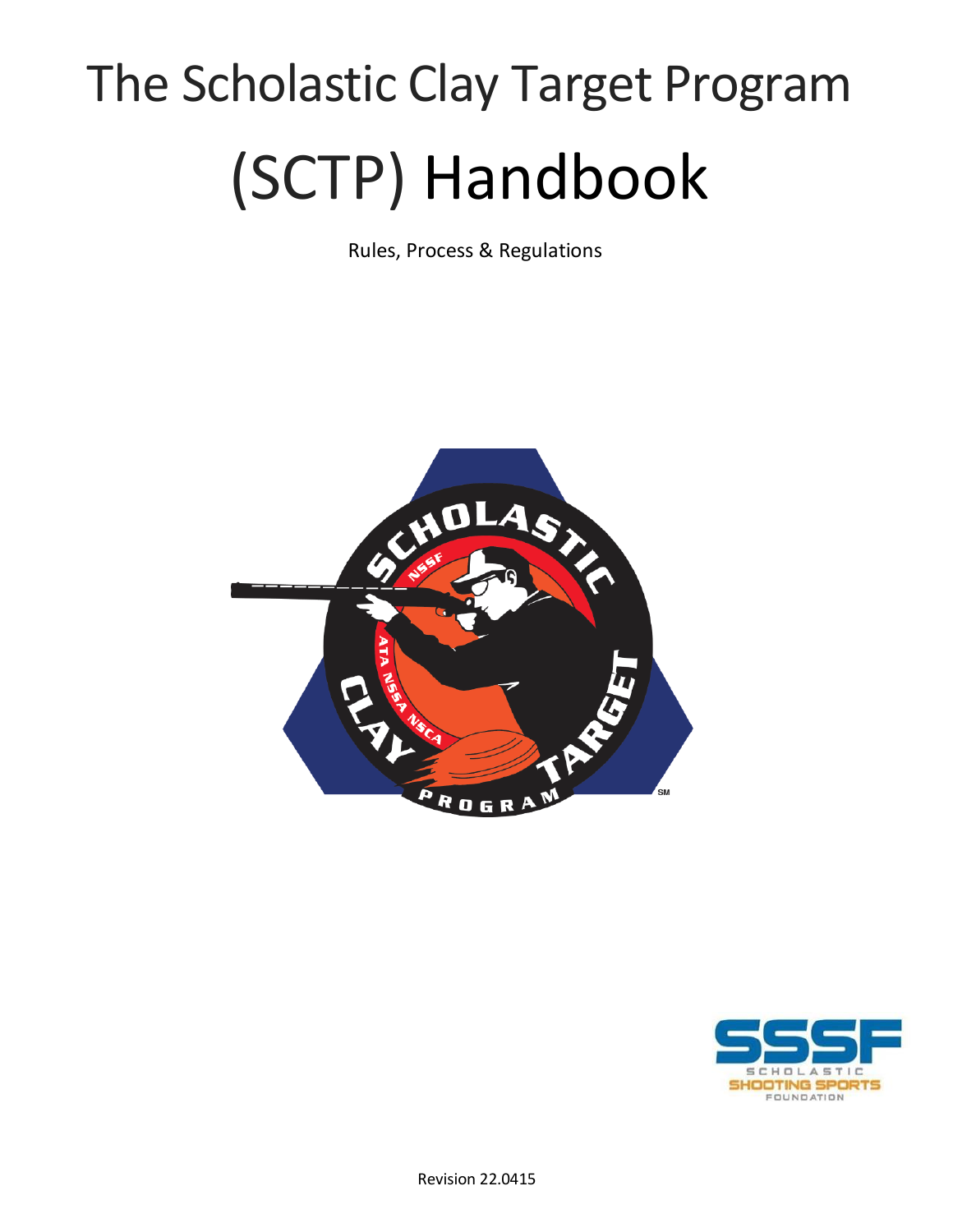# Table of Contents

| 1. |  |  |  |  |  |
|----|--|--|--|--|--|
| А. |  |  |  |  |  |
| В. |  |  |  |  |  |
| C. |  |  |  |  |  |
| 2. |  |  |  |  |  |
| А. |  |  |  |  |  |
| В. |  |  |  |  |  |
| C. |  |  |  |  |  |
| 3. |  |  |  |  |  |
| А. |  |  |  |  |  |
|    |  |  |  |  |  |
| В. |  |  |  |  |  |
|    |  |  |  |  |  |
| C. |  |  |  |  |  |
| D. |  |  |  |  |  |
| Ε. |  |  |  |  |  |
| 4. |  |  |  |  |  |
| А. |  |  |  |  |  |
| В. |  |  |  |  |  |
| C. |  |  |  |  |  |
| D. |  |  |  |  |  |
| Ε. |  |  |  |  |  |
| F. |  |  |  |  |  |
| G. |  |  |  |  |  |
| Η. |  |  |  |  |  |
| 5. |  |  |  |  |  |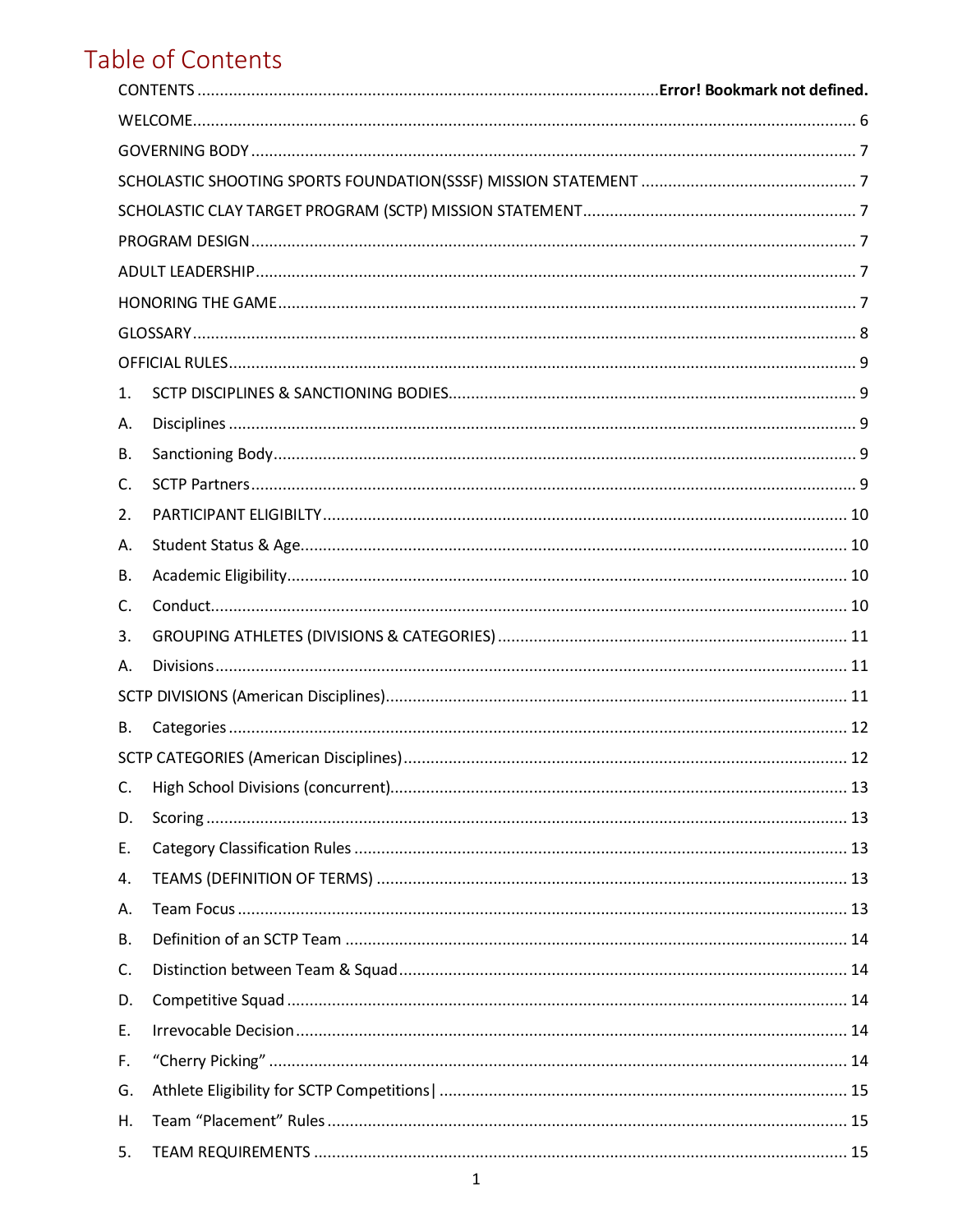| А.  |                                                                                 |  |  |  |
|-----|---------------------------------------------------------------------------------|--|--|--|
| В.  |                                                                                 |  |  |  |
| C.  |                                                                                 |  |  |  |
| 6.  | STATE ADVISOR, HEAD & ASSISTANT COACH/ ADULT VOLUNTEER (REGISTRATION) 16        |  |  |  |
| А.  |                                                                                 |  |  |  |
| В.  |                                                                                 |  |  |  |
| C.  |                                                                                 |  |  |  |
| D.  |                                                                                 |  |  |  |
| Ε.  |                                                                                 |  |  |  |
| F.  |                                                                                 |  |  |  |
| 7.  |                                                                                 |  |  |  |
| А.  |                                                                                 |  |  |  |
| 8.  |                                                                                 |  |  |  |
| А.  |                                                                                 |  |  |  |
| В.  |                                                                                 |  |  |  |
| C.  |                                                                                 |  |  |  |
| D.  |                                                                                 |  |  |  |
| 9.  |                                                                                 |  |  |  |
| А.  |                                                                                 |  |  |  |
| В.  |                                                                                 |  |  |  |
| 10. |                                                                                 |  |  |  |
| А.  |                                                                                 |  |  |  |
| В.  | State Advisors, State Steering Committee & Regional Directors of Development 22 |  |  |  |
| C.  |                                                                                 |  |  |  |
| D.  |                                                                                 |  |  |  |
| 11. |                                                                                 |  |  |  |
| А.  |                                                                                 |  |  |  |
| В.  |                                                                                 |  |  |  |
| C.  |                                                                                 |  |  |  |
| D.  |                                                                                 |  |  |  |
| Ε.  |                                                                                 |  |  |  |
| F.  |                                                                                 |  |  |  |
|     |                                                                                 |  |  |  |
|     |                                                                                 |  |  |  |
| 12. |                                                                                 |  |  |  |
|     |                                                                                 |  |  |  |
|     |                                                                                 |  |  |  |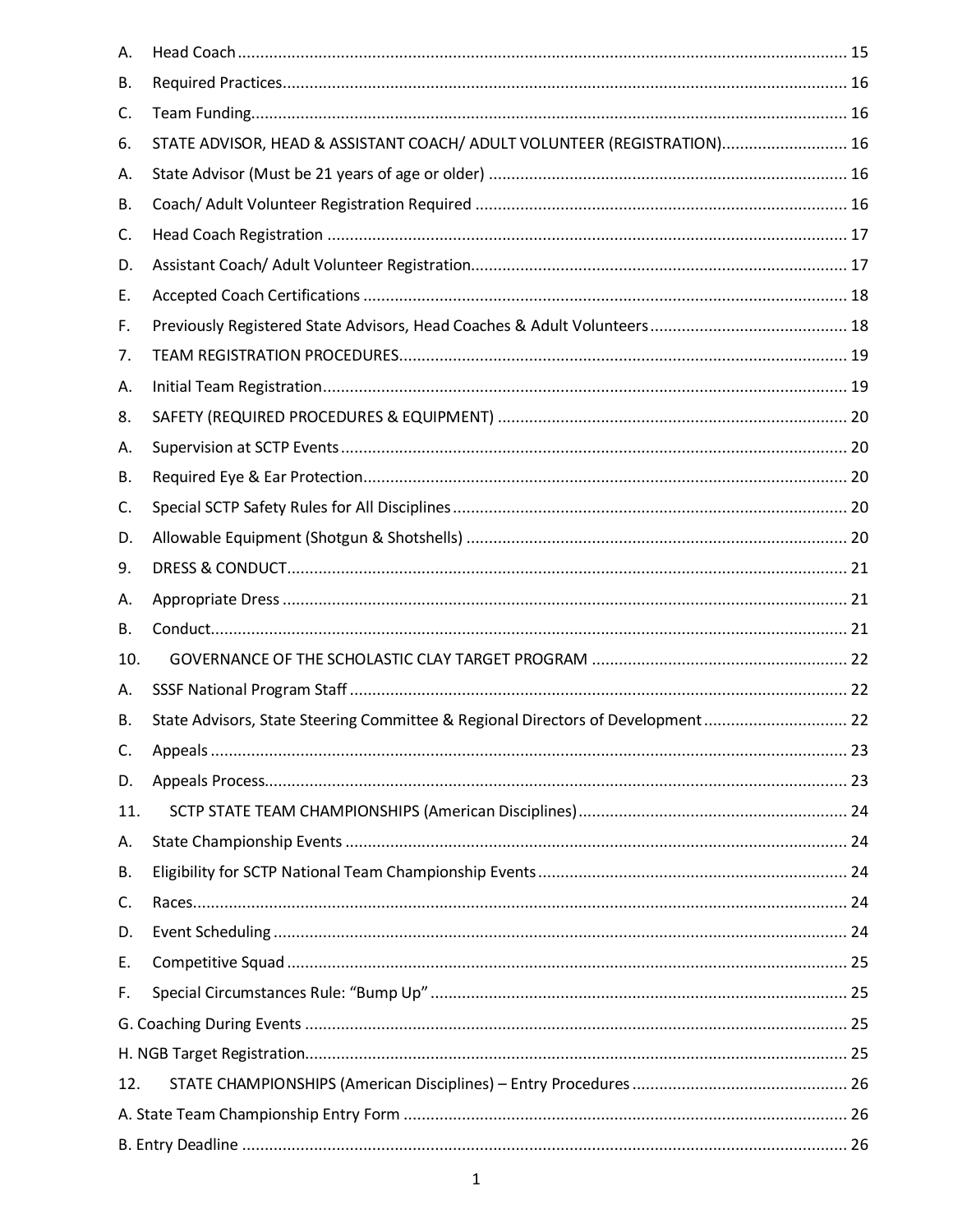| C.  |                                                                                 |  |
|-----|---------------------------------------------------------------------------------|--|
| D.  |                                                                                 |  |
| Ε.  |                                                                                 |  |
| F.  |                                                                                 |  |
| 13. | SCORING, SHOOT-OFFS & AWARDS 28<br>STATE CHAMPIONSHIPS (American Disciplines) - |  |
| А.  |                                                                                 |  |
| В.  |                                                                                 |  |
| C.  |                                                                                 |  |
| D.  |                                                                                 |  |
| 14. |                                                                                 |  |
| А.  |                                                                                 |  |
| В.  |                                                                                 |  |
| C.  |                                                                                 |  |
| D.  |                                                                                 |  |
| Ε.  |                                                                                 |  |
| F.  |                                                                                 |  |
| G.  |                                                                                 |  |
| 15. |                                                                                 |  |
| А.  |                                                                                 |  |
| В.  |                                                                                 |  |
| C.  |                                                                                 |  |
|     |                                                                                 |  |
| Е.  |                                                                                 |  |
| F.  |                                                                                 |  |
| G.  |                                                                                 |  |
| 16. | SCTP STATE - INTERNATIONAL TEAM CHAMPIONSHIPS (Olympic Disciplines) 33          |  |
| А.  |                                                                                 |  |
| В.  |                                                                                 |  |
| C.  |                                                                                 |  |
| D.  |                                                                                 |  |
| Ε.  |                                                                                 |  |
| F.  |                                                                                 |  |
| G.  |                                                                                 |  |
| 17. | SCTP NATIONAL - INTERNATIONAL TEAM CHAMPIONSHIPS (Olympic Disciplines)  36      |  |
| А.  |                                                                                 |  |
| В.  |                                                                                 |  |
| C.  |                                                                                 |  |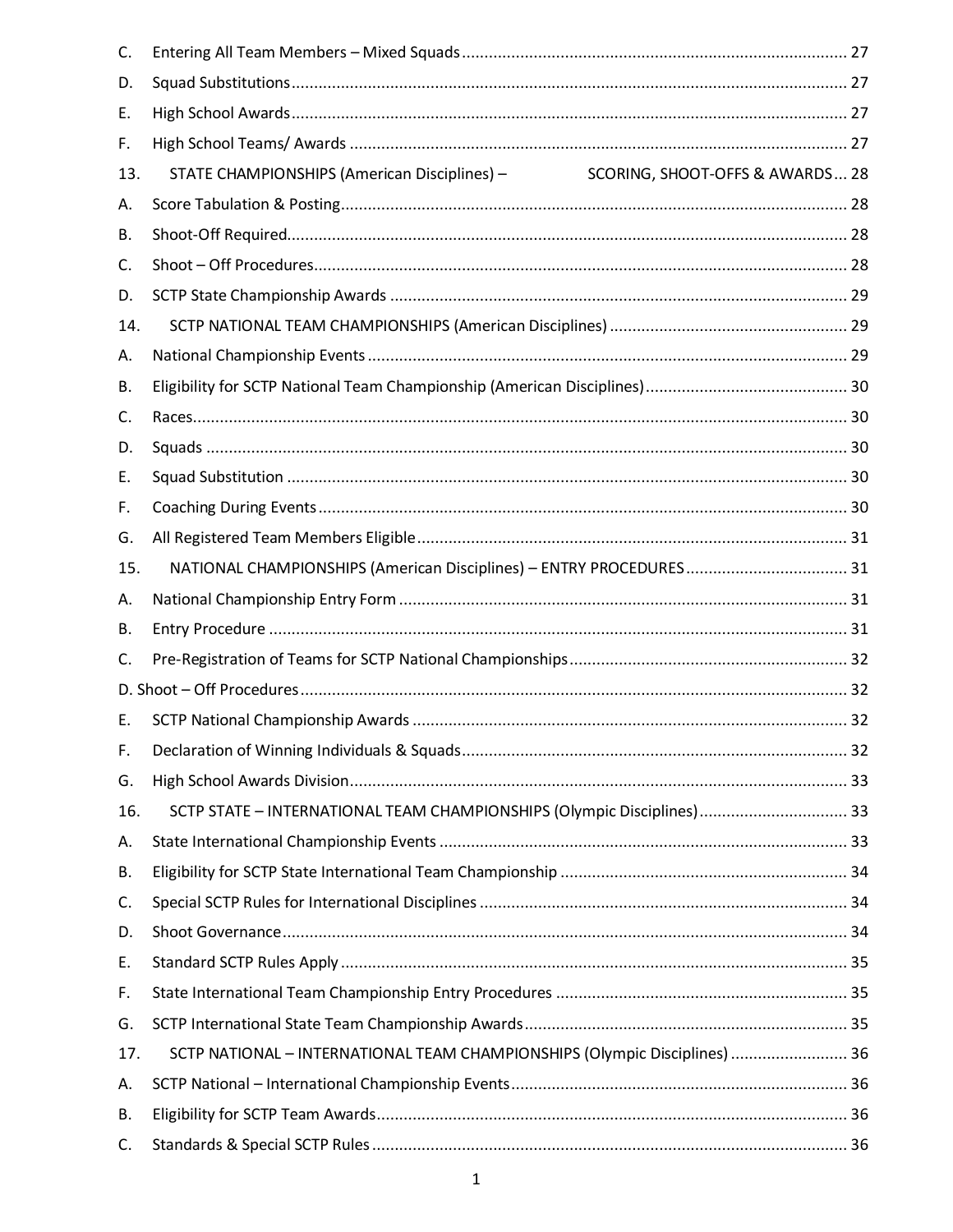| 18. |  |
|-----|--|
| A.  |  |
|     |  |
|     |  |
| D.  |  |
| E.  |  |
| F.  |  |
|     |  |
|     |  |
| L   |  |
| 19. |  |
| 20. |  |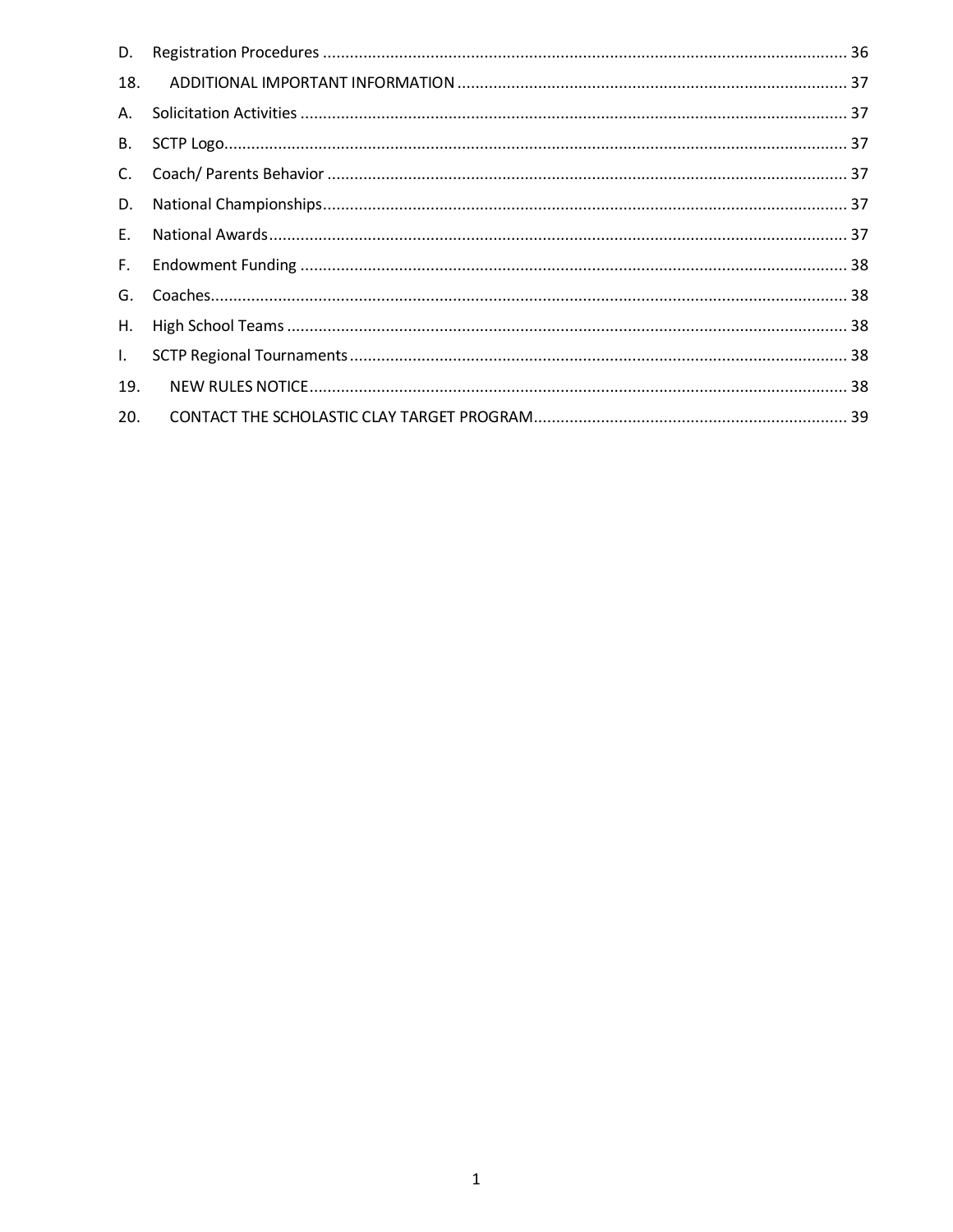## <span id="page-5-0"></span>WELCOME

Welcome to the Scholastic Clay Target Program!

By joining the Scholastic Clay Target Program (SCTP) you are participating in the premier Youth Clay Target Shooting Program in the country. SCTP is a Youth Development Program that teaches the safe handling of firearms while at the same time developing positive life skills through the shotgun clay target sports. SCTP is the Official Youth Development program of USA Shooting, the National Skeet Shooting Association, and the National Sporting Clay Association. SCTP enjoys a relationship with the Amateur Trapshooting Association, the National Rifle Association, and the Association of College Unions International.

The SCTP program was founded as an American Trap Program in the year 2000. Originally it was a partnership between the National Shooting Sports Foundation and the Amateur Trapshooting Association. Two years later, the National Skeet Shooting Association and the National Sporting Clay Association joined the partnership and American Skeet, and Sporting Clays was added. Later, USA Shooting also became involved and the Olympic Games were added. SCTP is a national youth shotgun program which offers all five of the major shotgun disciplines. SCTP is also the only national youth shotgun program in which all other youth programs may join and compete in. Making SCTP the youth program that is recognized as having the National Scholastic Championships.

SCTP is governed by the Scholastic Shooting Sports Foundation (SSSF). The SSSF raises money and other resources to support youth shooting programs. Midway USA contributes a great deal of financial resources to our program and to the United States Youth Shooting Movement as a whole. The shooting and hunting industry understand that today's youth are the future of our sport, and we enjoy tremendous support from the hunting and shooting industry.

The backbone of the Scholastic Clay Target Program are the Parents, Adults, and Volunteers who organize and run the program on the local and state level. Any successful youth program will always have a few dedicated passionate adults working in a leadership and guidance role. The amount of time, energy, and financial resources that theses dedicated adults contribute to the program is staggering.

However, when you meet the wonderful young athletes that the program produces, you will understand quickly why it is worth it and why they do what they do. The participants in the Scholastic Clay Target Program are the some of the finest young people you would ever want to meet.

This booklet has been prepared to guide you through the SCTP shooting year from registration to the completion of the SCTP National Championships. More information is available at our website: [www.mysctp.com](http://www.mysctp.com/) Whether your child is interested in becoming a National Champion or just wants a fun and safe social activity to enjoy with his or her friends, SCTP is the program for them!

Why not get them started today?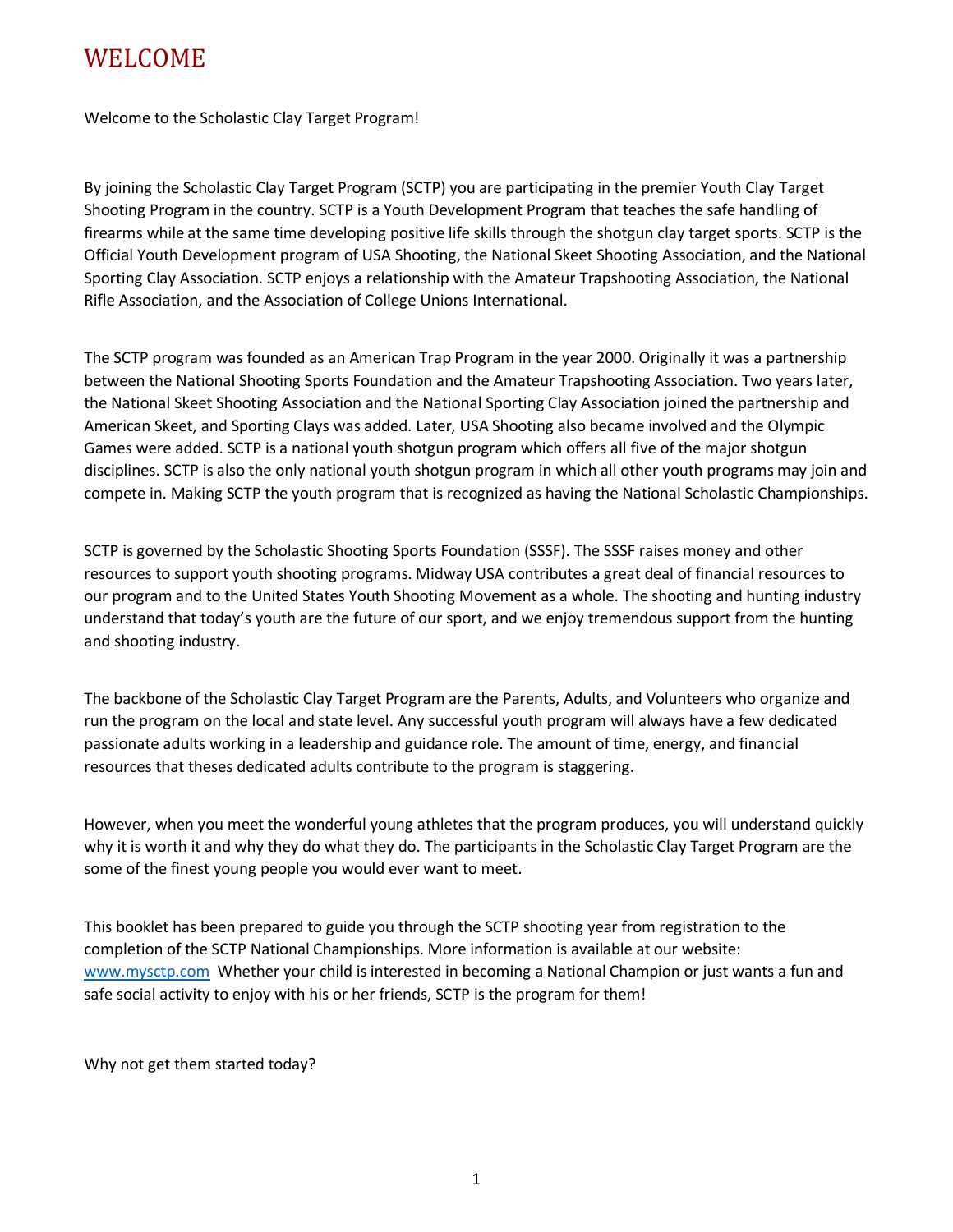# <span id="page-6-0"></span>GOVERNING BODY

Since 2008, the SCTP is governed by the Scholastic Shooting Sports Foundation (SSSF). The SSSF raises money and other resources to support youth shooting programs. Multiple shooting/hunting industry partners, charitable foundations and individual donors contribute a great deal of financial resources and other support to SSSF programs. If you would like to join the ranks of those supporting youth in the shooting sports, please visit [www.sssfonline.org/donate](http://www.sssfonline.org/donate) to find out how you can help.

#### <span id="page-6-1"></span>SCHOLASTIC SHOOTING SPORTS FOUNDATION(SSSF) MISSION STATEMENT

The Scholastic Shooting Sports Foundation exists to raise funding and other resources for Youth Development Programs in the shooting sports industry.

#### <span id="page-6-2"></span>SCHOLASTIC CLAY TARGET PROGRAM (SCTP) MISSION STATEMENT

SCTP is a youth development program where adult coaches and volunteers model sportsmanship, responsibility, and teamwork while using shooting sports programs to teach these and other positive life skills to SCTP athletes.

#### <span id="page-6-3"></span>PROGRAM DESIGN

Youth from elementary grades through college are eligible to participate in the safe, educational, and enjoyable SCTP clay target sports of American Trap, American Skeet, Sporting Clays, Olympic Trap, and Olympic Skeet. The SCTP is ideally suited to become a school sponsored Title IX Sport. There is no other sport that offers such an absolutely "level playing field" for gender participation as the shooting sports. The SCTP is a perfect fit for youth organizations such as Boy Scouts, 4 -H, Future Farmers of America., Police Athletic League, Girl Scouts, Boys and Girls Clubs, et al. Any youth organization is welcome to participate in the SCTP.

All SCTP activities incorporate two indispensable elements– SAFETY AND FUN. Safety is incorporated into every aspect of ALL SCTP activities. The learning environment at team practices and at competitive shoots is designed to include the element of FUN for all participants. SCTP participants learn the safe and responsible handling and use of firearms. They discover the joy of contributing to a shared team goal and the commitment that goes along with it. During this self-discovery process, team members develop proficiency in a sport that can be shared and enjoyed with family and friends for a lifetime.

#### <span id="page-6-4"></span>ADULT LEADERSHIP

The program is led by trained and dedicated adult volunteer coaches who are committed to providing, promoting, and perpetuating opportunities for their young athletes to safely and enjoyably participate in a high quality team- based sport. SCTP Coaches must take very seriously the responsibility of being good role models to the SCTP Athletes. As a result, SCTP coaches do not charge fees for coaching within the organization.

# <span id="page-6-5"></span>HONORING THE GAME

Competition is clearly a part of the SCTP, an indispensable part; but it is not the underlying principle. The "win at-all-cost" philosophy has no place in the SCTP. Striving to win while playing by the rules does. Honoring the game, exhibiting good sportsmanship, and being a responsible Team Member, are the bedrock values the SCTP strives to instill. It is the DUTY of everyone involved in the SCTP – Coaches, Parents, and Athletes - to set good examples for SCTP Team Members. Volunteers are expected to emulate and uphold high moral and ethical standards of personal conduct.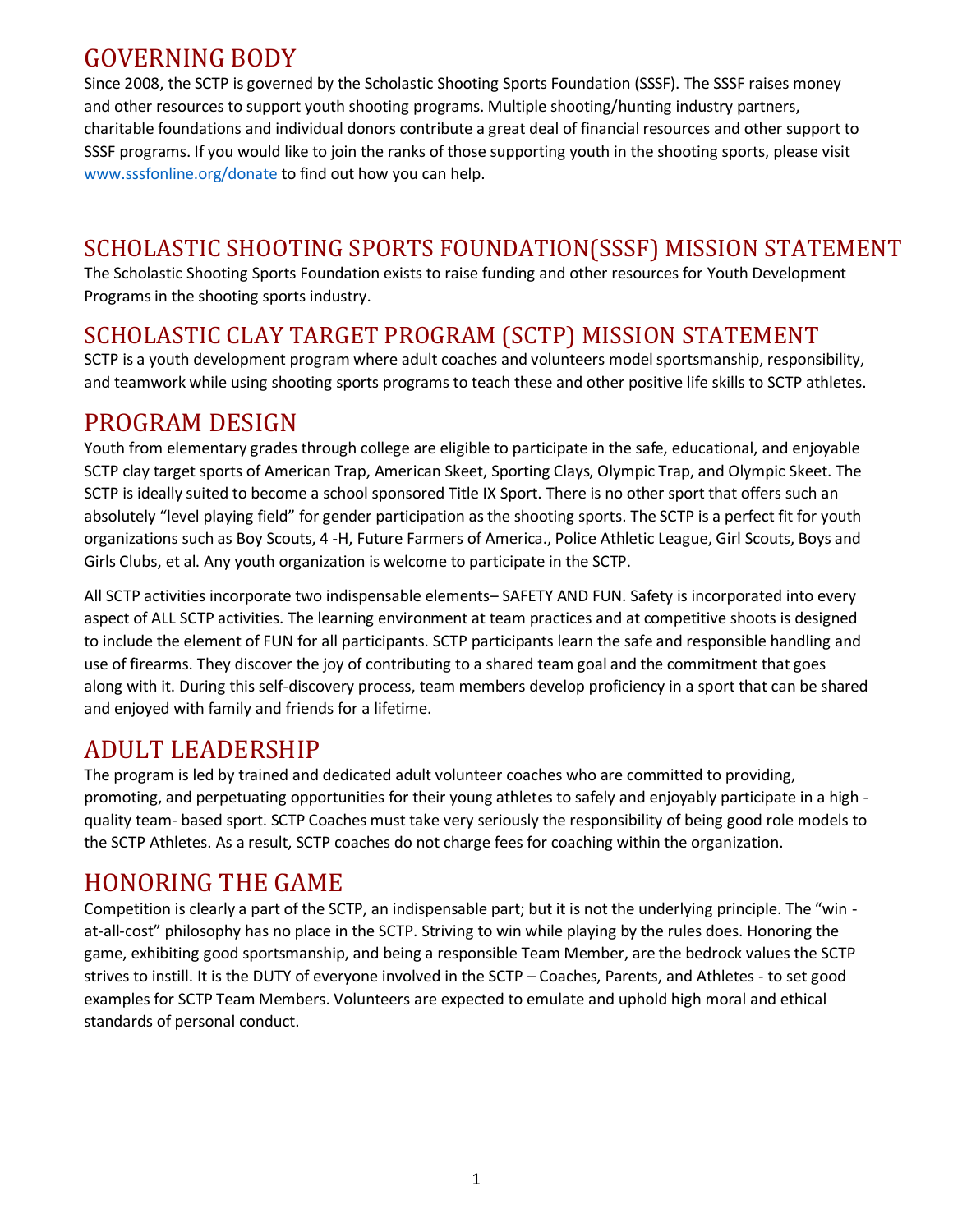<span id="page-7-0"></span>

| GLOSSARY                                |                                                                                                      |                                                                                                                                                                                                                                                                                                                                                  |  |  |
|-----------------------------------------|------------------------------------------------------------------------------------------------------|--------------------------------------------------------------------------------------------------------------------------------------------------------------------------------------------------------------------------------------------------------------------------------------------------------------------------------------------------|--|--|
| SSSF:                                   |                                                                                                      | SCHOLASTIC SHOOTING SPORTS FOUNDATION                                                                                                                                                                                                                                                                                                            |  |  |
| NSSF:                                   |                                                                                                      | NATIONAL SHOOTING SPORTS FOUNDATION                                                                                                                                                                                                                                                                                                              |  |  |
| SCTP:                                   |                                                                                                      | SCHOLASTIC CLAY TARGET PROGRAM                                                                                                                                                                                                                                                                                                                   |  |  |
| ACUI:                                   |                                                                                                      | ASSOCIATION OF COLLEGE UNION INTERNATIONALS                                                                                                                                                                                                                                                                                                      |  |  |
| <b>SCTP Team:</b>                       |                                                                                                      | ALL Athletes, Head Coaches, Assistant Coaches, and Adult Volunteers<br>registered under the same Head Coach at a "Home" Gun Club or Shooting<br>Facility in one or more disciplines.                                                                                                                                                             |  |  |
| SCTP Squad:                             |                                                                                                      | The SCTP competitive unit. The SCTP competitive unit for 12th grade &<br>below consists of five (5) Athletes for Trap and three (3) Athletes for Skeet,<br>Sporting Clays, Olympic Skeet, and Olympic Trap. For college teams, Team<br>scoring will be utilized with the top 5 athletes for all disciplines except<br>international disciplines. |  |  |
| <b>SCTP American Style Disciplines:</b> | Sporting Clays, Skeet, Trap                                                                          |                                                                                                                                                                                                                                                                                                                                                  |  |  |
| SCTP OlympicStyleDisciplines:           |                                                                                                      | Olympic Skeet and Olympic Trap                                                                                                                                                                                                                                                                                                                   |  |  |
| <b>SCTP American Style Categories:</b>  | Rookie                                                                                               |                                                                                                                                                                                                                                                                                                                                                  |  |  |
|                                         | Intermediate Level: Entry Level and Advanced                                                         |                                                                                                                                                                                                                                                                                                                                                  |  |  |
|                                         | Senior Level: Junior Varsity and Varsity                                                             |                                                                                                                                                                                                                                                                                                                                                  |  |  |
|                                         | College: Division I, II, III and IV                                                                  |                                                                                                                                                                                                                                                                                                                                                  |  |  |
| <b>SCTP Olympic Style Categories:</b>   |                                                                                                      | All athletes compete at the division level, no categories.                                                                                                                                                                                                                                                                                       |  |  |
| NGB:                                    | National Governing Body                                                                              |                                                                                                                                                                                                                                                                                                                                                  |  |  |
| NGB#:                                   |                                                                                                      | Membership ID # assigned to the participant by the NGB                                                                                                                                                                                                                                                                                           |  |  |
| <b>National Governing Bodies:</b>       | SportingClays:                                                                                       | NSCA-NationalSportingClaysAssociation                                                                                                                                                                                                                                                                                                            |  |  |
|                                         | AmericanSkeet:                                                                                       | NSSA-National Skeet Shooting Association                                                                                                                                                                                                                                                                                                         |  |  |
|                                         | AmericanTrap:                                                                                        | ATA-AmateurTrapshootingAssociation                                                                                                                                                                                                                                                                                                               |  |  |
|                                         | Olympic Games:                                                                                       | USAS-USAShooting                                                                                                                                                                                                                                                                                                                                 |  |  |
| <b>Registered Target:</b>               |                                                                                                      | Targets shot at an event sanctioned by the NGB for the discipline                                                                                                                                                                                                                                                                                |  |  |
| Head Coach:                             |                                                                                                      | The Team Head Coach serving as the primary point of contact responsible for<br>communication between SCTP National Administrative Office and everyone<br>involved with the team and the individual.                                                                                                                                              |  |  |
| <b>Team Scoring:</b>                    |                                                                                                      | Pulling the Top 5 scores (for Trap) and Top 3 scores (Skeet, Sporting Clays, and<br>International Disciplines) in each division to make the Team Award -<br>regardless of which actual squad they participated on.                                                                                                                               |  |  |
| Mixed Squad:                            | A squad of athletes that are of multiple teams and may or may not be of<br>multiple classifications. |                                                                                                                                                                                                                                                                                                                                                  |  |  |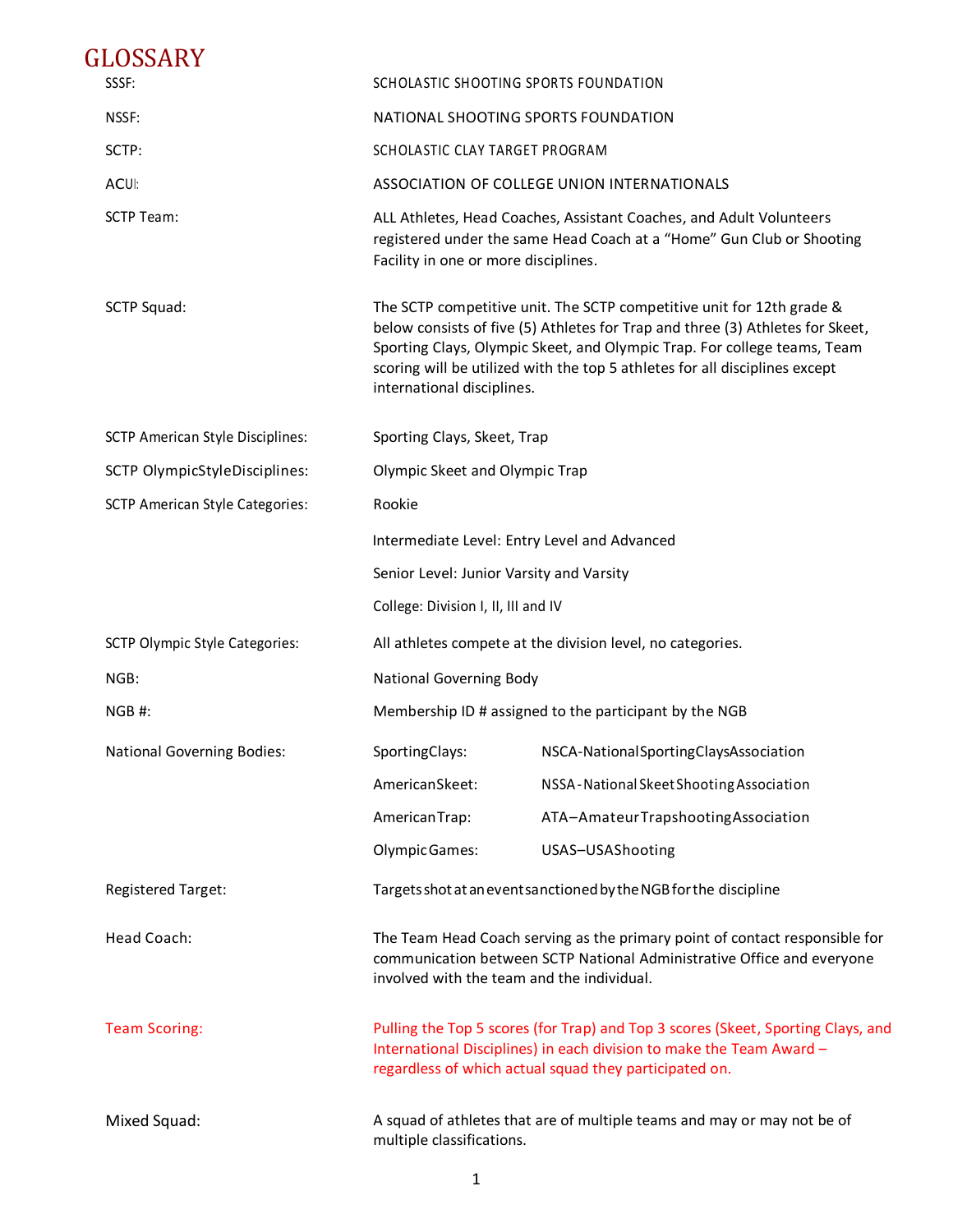# <span id="page-8-0"></span>OFFICIAL RULES

These rules are set forth to ensure the safe and equitable treatment of all SCTP participants. Their enjoyment and safety are our reward. Rules that have been updated within the current shooting year are in red.

#### <span id="page-8-2"></span><span id="page-8-1"></span>1. SCTP DISCIPLINES & SANCTIONING BODIES

#### A. Disciplines

 The Scholastic Clay Target Program offers opportunities for teams to participate in the disciplines of Trap, Skeet, Sporting Clays, Olympic Skeet and Olympic Trap.

#### <span id="page-8-3"></span>B. Sanctioning Body

The Scholastic Shooting Sports Foundation (SSSF) (www.sssfonline.org) is the sanctioning body for the Scholastic Clay Target Program (SCTP). The SSSF's National Program Staff are responsible for the management of the SCTP.

#### <span id="page-8-4"></span>C. SCTP Partners

National Governing Bodies for clay target sports. The SCTP has partnered with four National Governing Bodies (NGB) sanctioning clay target sports in the United States. All SCTP competitive events, including the SCTP State and National Team Championships, will be conducted in accordance with the rules for each of the clay target disciplines as set forth by the appropriate National Governing Body (NGB). See NGB's listed below:

| 1. American Skeet      | National Skeet Shooting Association     | <b>NSSA</b> | www.nssa-nsca.org   |
|------------------------|-----------------------------------------|-------------|---------------------|
| 2. Sporting Clays      | National Sporting Clays Association     | <b>NSCA</b> | www.nssa-nsca.org   |
| 3. American Trap       | <b>Amateur Trapshooting Association</b> | ATA         | www.shootata.com    |
| 4. Olympic Disciplines | USA Shooting                            | <b>USAS</b> | www.usashooting.org |
| 5. College Divisions   | <b>Association of College Unions</b>    | <b>ACUI</b> | www.acui.org        |
| 6. Coaching Schools    | National Rifle Association              | <b>NRA</b>  | www.nra.org         |

 Rulebooks for each sport are available directly from the appropriate NGB. Contact an NGB by going to its respective website.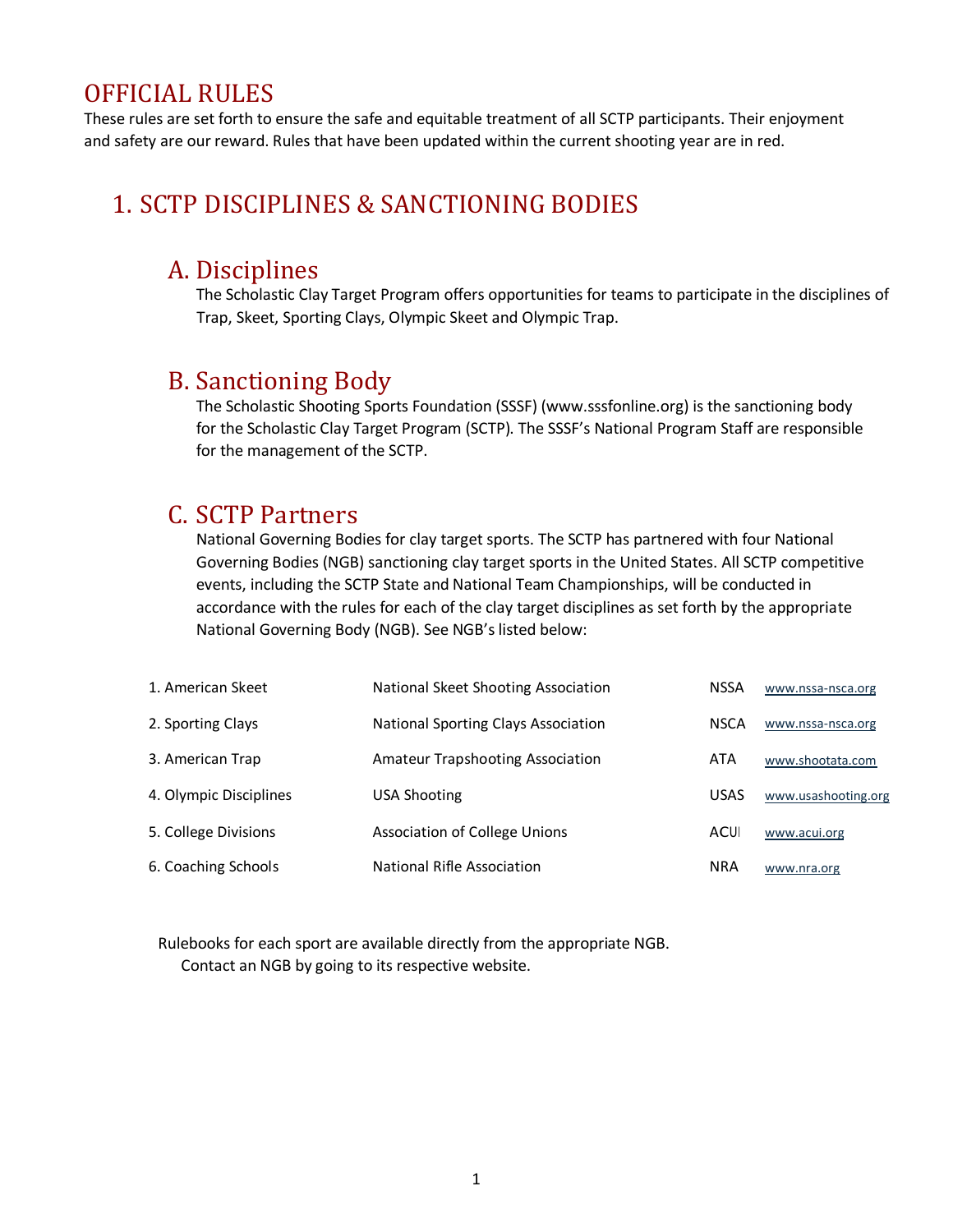# <span id="page-9-1"></span><span id="page-9-0"></span>2. PARTICIPANT ELIGIBILTY

#### A. Student Status & Age

All school-age boys and girls in grades 12 and under with the physical, mental, and emotional maturity to participate in a team sport are eligible to participate in the SCTP. There is also an SCTP College Division for college aged participants. Participants must be bona fide students enrolled (with 12 credits minimum) in an accredited school, home-schooled program, college, or university to include 2-year colleges. The athlete must be deemed academically eligible to participate in schoolsponsored sports programs. College athletes may participate in the College Division of the SCTP through the SCTP shooting year of their 25th birthday.

The SCTP primary and secondary school program eligibility ends with graduation from high school, or once a student reaches his/her 20th birthday, whichever comes first. The SSSF National

Program Staff has the option to grant a variance for age in view of special circumstances. High school graduates with graduation dates during the current SCTP target year are allowed to finish out that target year. College eligibility is determined by the Association of College Unions International (ACUI) and that information can be found a[t www.acui.org](http://www.acui.org/)

Some states have a minimum legal age requirement for handling and using firearms – check your state laws!

#### <span id="page-9-2"></span>B. Academic Eligibility

Team members must make satisfactory academic progress and be deemed eligible by school officials of their home school for participation in the school's extra-curricular activities including school sports teams.

# <span id="page-9-3"></span>C. Conduct

All individuals registered with the SCTP (Athletes, Head Coaches, and Assistant Coaches/Adult Volunteers) and those associated with the SCTP (Parents and family members, et al.), must comply with the conduct requirements stated in the sportsmanship contract.

IMPORTANT! PLEASE NOTE: Breaches of the spirit as well as the letter of SCTP rules including stipulations in the sportsmanship contract will be grounds for suspension or expulsion from the program. Infractions of a National Governing Body's rules will be considered the same as an infraction of SCTP rules. Any sanctions imposed by an NGB or the State and Local SCTP Program will be recognized and enforced by the SCTP National program staff, provided the proper documentation supporting the suspension or expulsion has been forwarded to the national office.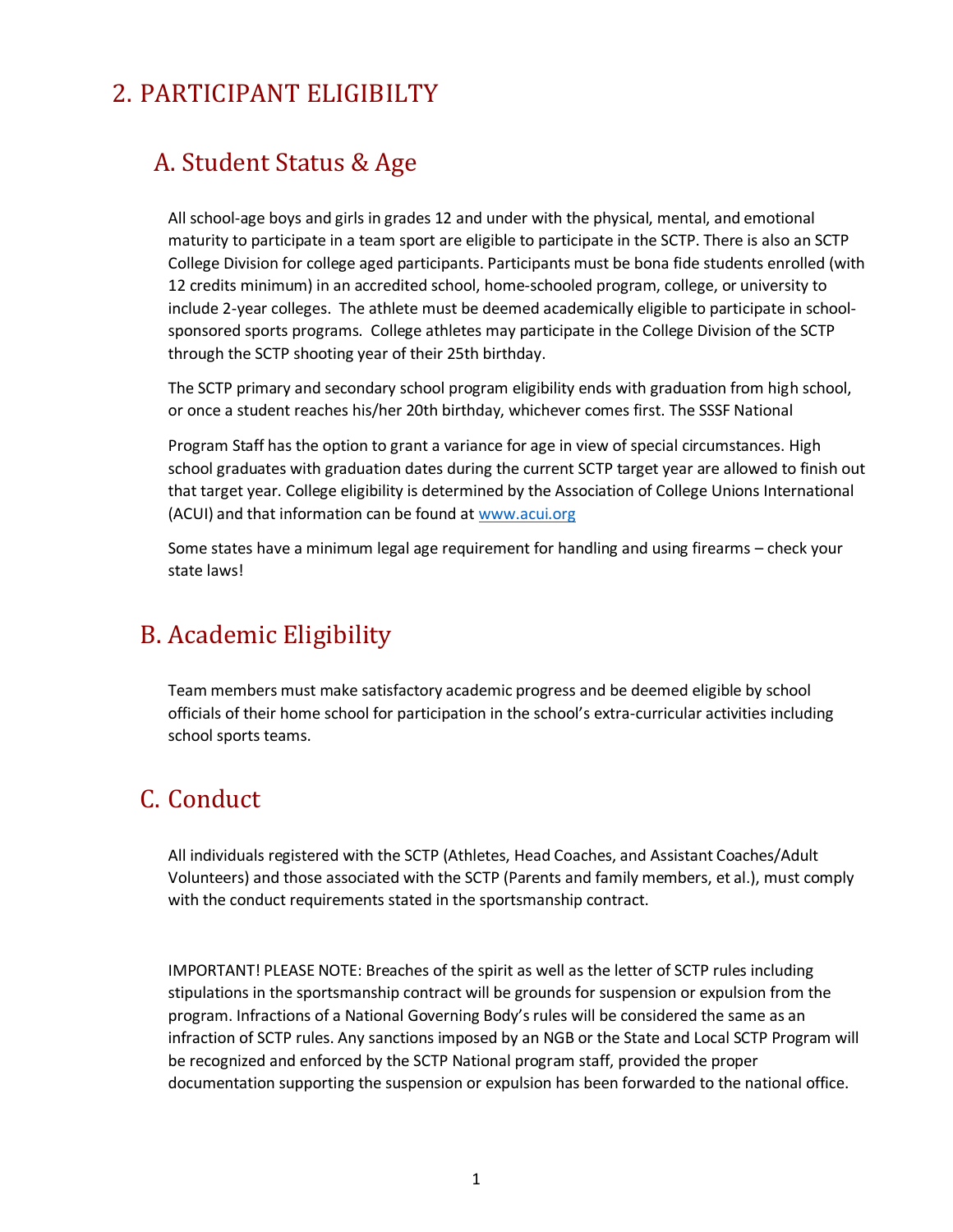# <span id="page-10-1"></span><span id="page-10-0"></span>3. GROUPING ATHLETES (DIVISIONS & CATEGORIES)

#### A. Divisions

In the American Discipline, there are four competitive Divisions (Olympic disciplines have four divisions, see Section 16). These divisions, determined by school grade level, are designed to allow participants to compete on a level playing field. Grade level in school, not age, is the criterion used to populate the divisions.

All participants in the SCTP must be registered on a specific team for each discipline. Teams may be composed of members from neighborhoods, houses of worship, gun clubs, and youth groups such as 4-H Clubs, Boy Scout Troops, FFA Chapters, J.R.O.T.C. Programs, Venturing Crews, Girl Scouts, Police Athletic Leagues, American Legion Posts and V.F.W. Posts, to name but a few.

Students attending a school / school district sponsoring an SCTP team are expected to shoot for their school or school district. Some special circumstances may prevent this from happening, for example, a school district may only allow high school aged athletes to participate. Intermediate and below levels would then be allowed to compete on the next closest SCTP team that would accept them.

IMPORTANT! PLEASE NOTE: State programs may impose more stringent safety rules on team composition. Please contact your State Advisor for details pertaining to your State's SCTP guidelines.

#### <span id="page-10-2"></span>SCTP DIVISIONS (American Disciplines)

|    | ROOKIE DIVISION         | Grade 5 and Under                                       |
|----|-------------------------|---------------------------------------------------------|
|    | INTERMEDIATE DIVISION   | Grades $6 - 8$                                          |
|    | <b>SENIOR DIVISION</b>  | Grades $9 - 12$                                         |
| 4. | <b>COLLEGE DIVISION</b> | Full Time Collegiate Undergraduate; Div. I, II, III, IV |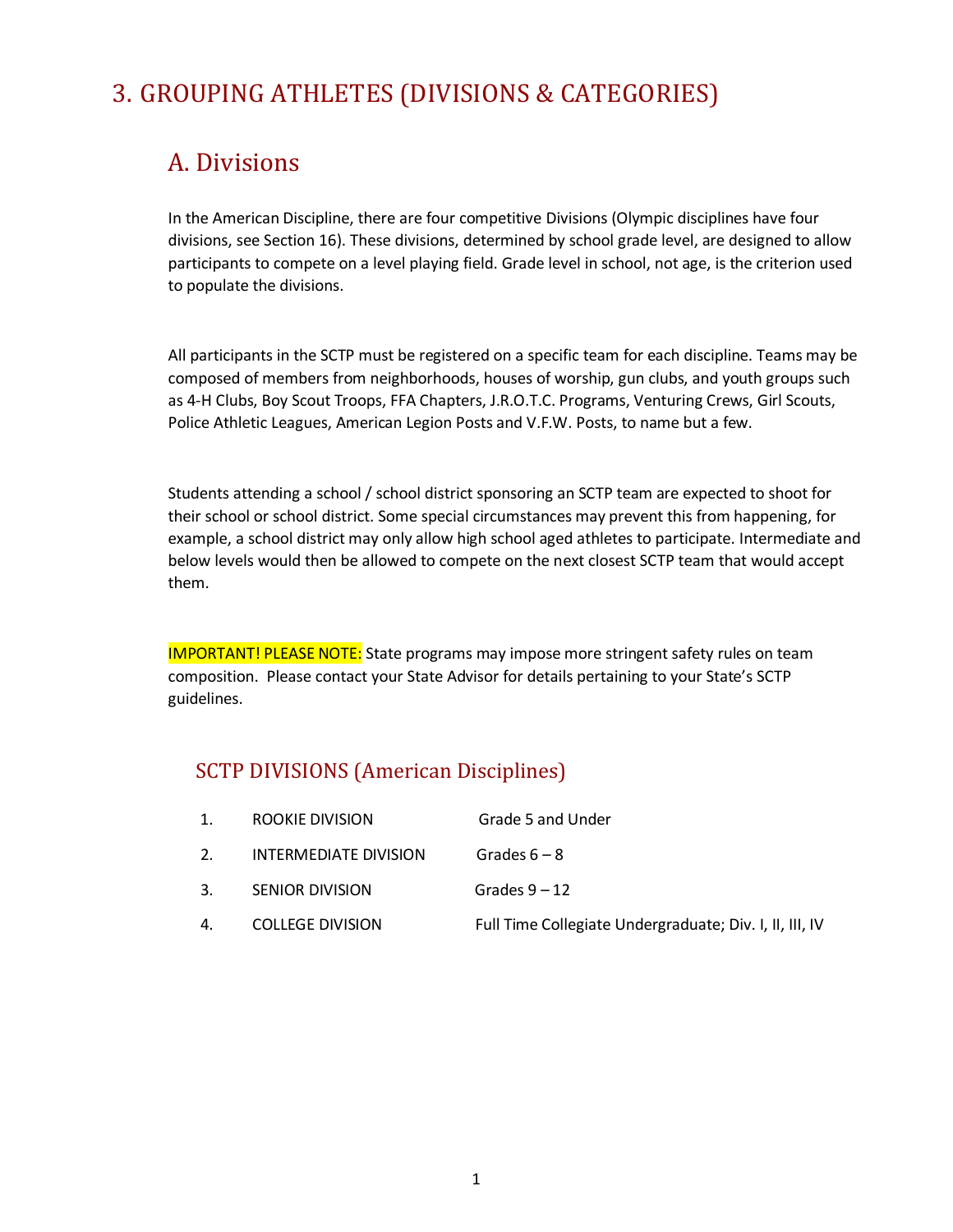## <span id="page-11-0"></span>B. Categories

To level the playing field even more, novice athletes compete in a separate competitive grouping or category from the more experienced athletes. Coaches, please remember, it is your responsibility to ensure that your athletes are classified correctly! Please verify all squading rosters at each event you attend. Incorrectly classified athletes will result in re-classification of that squad to the "Open Division" if applicable, or, in the case that "Open Division" does not exist, the disqualification of that squad.

# <span id="page-11-1"></span>SCTP CATEGORIES (American Disciplines)

**1. ROOKIE DIVISION** No categories in rookie division.

#### **2. INTERMEDIATE DIVISION**

- ENTRY LEVEL 1st year of participation in the intermediate division.
- ADVANCED LEVEL After 1 year of participation in the intermediate division.

#### **3. SENIOR DIVISION**

- JUNIOR VARSITY 1st year of participation in the senior division.
- VARSITY After 1 year of participation in the senior division.

#### **4. COLLEGE DIVISION**

- DIVISION I Schools with 21 or more athletes participating in the event.
- DIVISION II Schools with 11-20 athletes participating in the event.
- DIVISION III Schools with 10 or less athletes participating in the event.
- DIVISION IV Two Year Schools

#### **5. OPEN DIVISION**

Competitive squad of athletes from a single team with multiple classifications. This division does not include college athletes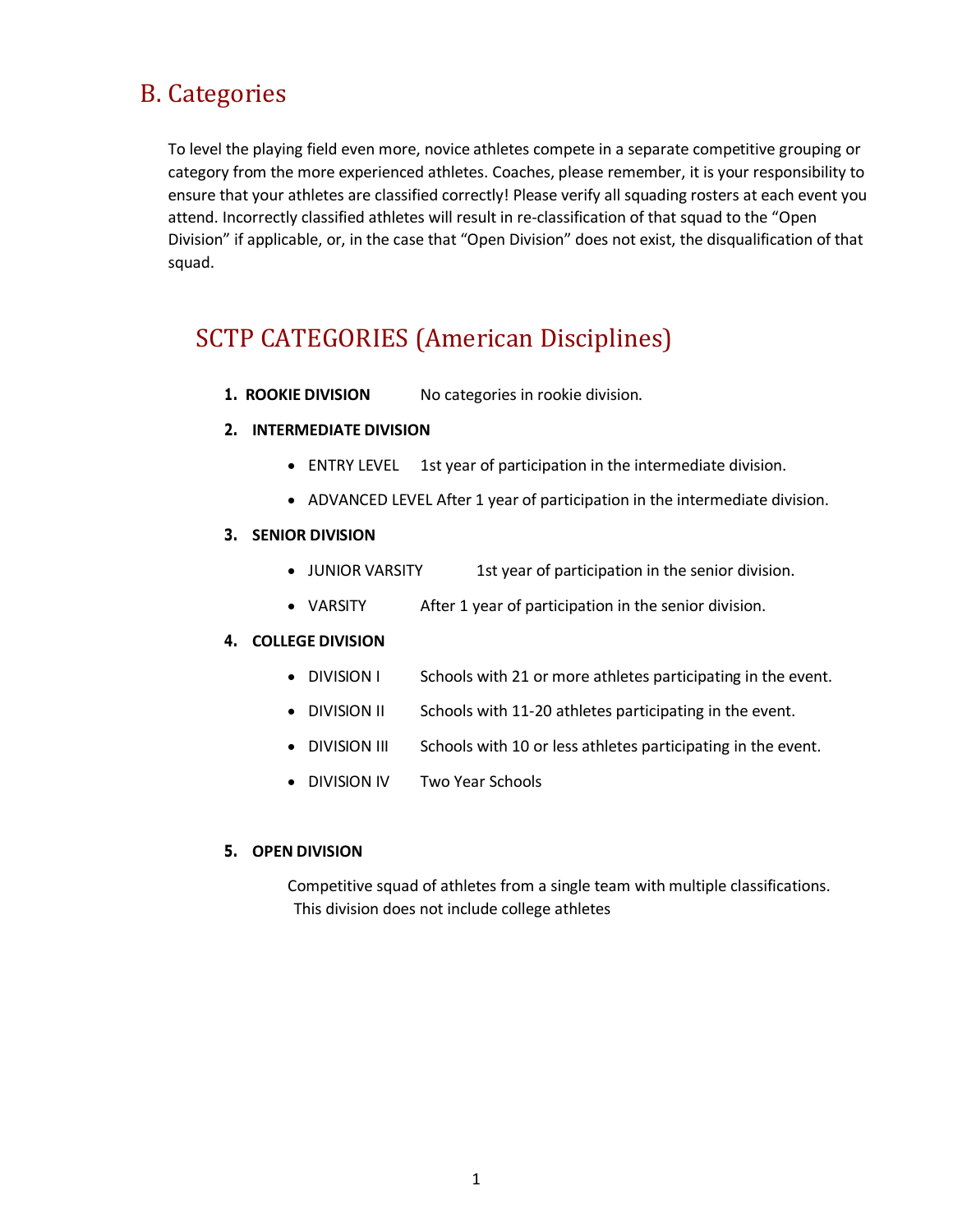# <span id="page-12-0"></span>C. High School Divisions (concurrent)

<span id="page-12-1"></span>All athletes whose scores will be counted for this division must be from the same High School, 9th – 12th grades only. NO Intermediate "bump ups" are allowed to compete in the High School Division. A letter from the High School or an athlete transcript may be required as proof for this division.

#### D. Scoring

Squad scoring (the scores compiled from the athletes on the same squad) will be used for all contests at the state and national levels apart from the high school and college awards where "team" scoring (the scores compiled from the Top 5 (Trap), Top 3 (Skeet and Sporting Clays) will be utilized. Any exceptions to this rule must be pre-approved by a Director of Development or the National Director.

# <span id="page-12-2"></span>E. Category Classification Rules

1. Athletes in the highest category in any SCTP discipline will be classified automatically in that same category in all disciplines for which they are registered. For example, an Athlete in the Intermediate Advanced or Senior Varsity Category in Skeet will be in that category for Trap and Sporting Clays.

2. First-year Athletes in the Intermediate Division will have one year to be classified in the Entry Level Category. After one year in the Entry Level Category, Intermediate Division Athletes will be classified in the Advanced Category.

3. First-year Athletes in the Senior Division will have one year to be classified in the Junior Varsity Category. After one year in the Junior Varsity Category, Senior Division Athletes will be classified in the Varsity Category.

4. The purpose/intent of the open class is to allow coaches to bring athletes to a tournament and compete as a group of athletes that normally would not be allowed to. Coaches are expected to fill all divisional competitive squads first, then populate the remaining athletes in open division squads.

# <span id="page-12-4"></span><span id="page-12-3"></span>4. TEAMS (DEFINITION OF TERMS)

#### A. Team Focus

The SCTP is a team-based Youth Development Program. The intent of the SCTP is to provide participants with the opportunity to be a member of a team. A team is composed of a group of individuals who are committed to a common goal and who work together regularly to achieve that goal. Ultimately, to achieve this unity of purpose, team members should spend quality time together in activities other than just shooting. Team Members are required to practice on a regular basis with their team (See Section 5-B, Required Practices) and are expected to participate in team fundraising efforts and community service projects.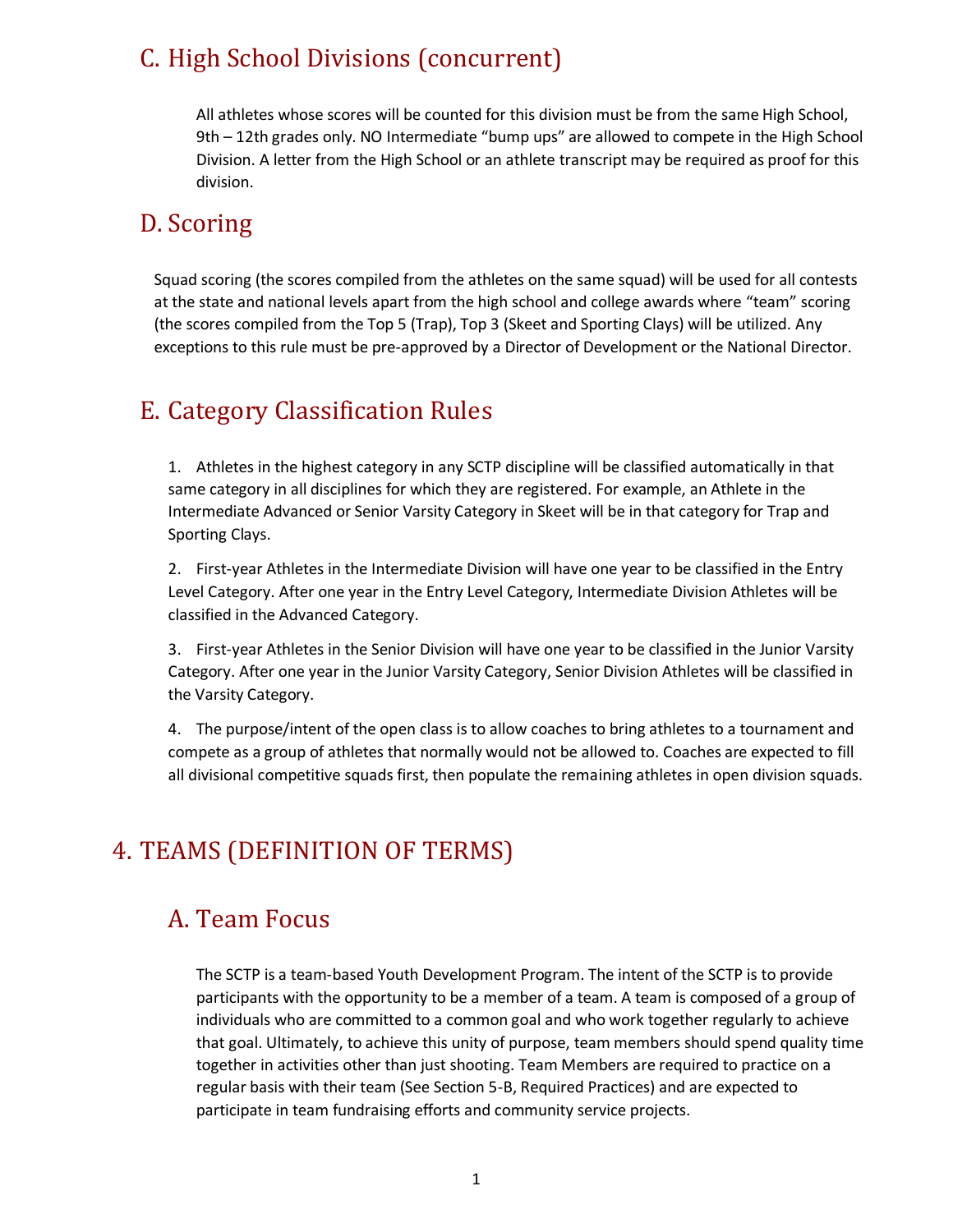#### <span id="page-13-0"></span>B. Definition of an SCTP Team

An SCTP Team is defined as one or more individual Athletes registered by and guided by a Head Coach. There is no upper limit to the number of Athletes on a team and a team may compete in one or all the disciplines. This includes both the American Style and Olympic Style events.

#### <span id="page-13-1"></span>C. Distinction between Team & Squad

A "team" is the entire group of Athletes registered under a Head Coach. Each team is assigned a Team ID Number. A "squad" is the competitive unit for every SCTP competition.

#### <span id="page-13-2"></span>D. Competitive Squad

A SCTP Squad that meets the Division and Category criteria is considered a valid competitive squad and is eligible to enter and compete at the SCTP State and National Team Championships. A valid Competitive Squad for the disciplines of American Trap consists of five (5) Athletes. A valid competitive squad for the disciplines of American Skeet, Sporting Clays, Olympic Trap and Olympic Skeet consists of three (3) Athletes.

There is NO LIMIT to the number of individuals that can be registered on a Team; thus, no limit to the number of Squads per Team. Several Squads on a single team may be entered in the same competition.

#### <span id="page-13-3"></span>E. Irrevocable Decision

An athlete will only be allowed to compete on 1 SCTP Team for any/all disciplines. An athlete will not be allowed to shoot one discipline for team A, and shoot a different discipline for team B. Only exception is for college athletes coming home and shooting the "College Division" for their original team.

#### <span id="page-13-4"></span>F. "Cherry Picking"

"Cherry Picking" individuals to form either a local team or a "State All -Star team" is strictly prohibited. "Cherry Picking" is putting together a group of "hot shots", "all-stars" or a "paper team" to compete at SCTP State or National Team Championships. This practice runs counter to the letter and the spirit of the SCTP and is expressly prohibited.

Athletes and/or Coaches violating this rule will be suspended and may be removed from the program.

Team Members must attend a minimum of six (6) team practice sessions to be eligible to shoot in a SCTP State or National Championship event representing that team. Coaches are not allowed to charge a coaching fee for these 6 team practice sessions. In the event an athlete lives more than 50 miles away from the local shooting range, verification of eligible practices may be required. Competition Shoots are not to be counted as practice sessions.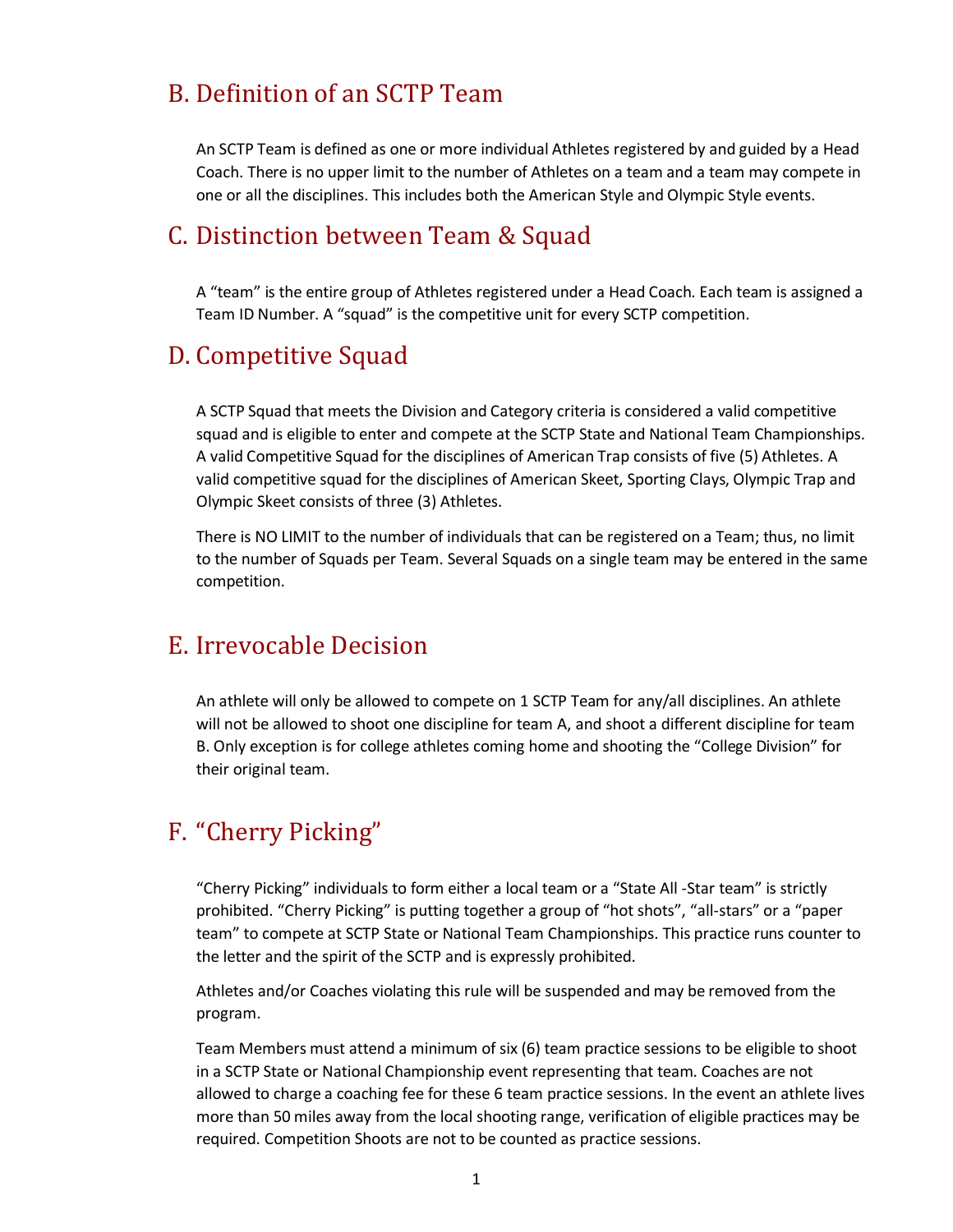#### <span id="page-14-0"></span>G. Athlete Eligibility for SCTP Competitions

Many SCTP State Championships and all SCTP National Championships are conducted in the summer after the traditional school year has ended. For purposes of determining an Athlete's eligibility for the SCTP season, the grade level he or she entered in the Fall School Semester is the one that will be used for assignment to a SCTP Division.

Home-schooled students compete int he Division commensurate with their Fall School Semester grade level. Home school athletes should participate with the closest club team just as if they were attending that high school. If the home school athlete is to be eligible for the high school award a letter must but provided by that local high school. High school graduates who were members of an officially recognized SCTP Team during the School Year are eligible to compete for the remainder of the shooting year.

#### <span id="page-14-1"></span>H. Team "Placement" Rules

All Athletes are expected to shoot for the closest team to their residence that will allow them to shoot for that team. Any athletes/coaches using or allowing an athlete to use an address other than their actual address to participate with a team that is not the closest team to their actual address, will be immediately disqualified and expelled from the SCTP.

The SCTP does not condone, nor will it allow athletes to "team jump". The SCTP may allow a 1 time move for an athlete based on the following criteria: 1.) That athlete has been approved by both coaches (the coach releasing the athlete and the coach accepting the athlete) 2.) The athlete is allowed only 1 move like this during their SCTP Career 3.) This move must be approved by the SCTP National Organization (RFR, Director of Development, National Director). 4.) The move of this athlete will be to the next closest team that will accept that athlete. In the case of a team disbanding, breaking up or no longer an organized team in the SCTP, these athletes will be allowed to participate with the next closest team. That move will not be counted against them.

Other variances of allowing an athlete move may include a 1 year "sit out" or "non-compete" clause. All requests and final decisions regarding an athlete move from one team to another will ultimately be decided on by the SCTP National Staff. That decision will be final.

#### <span id="page-14-2"></span>5. TEAM REQUIREMENTS

#### <span id="page-14-3"></span>A. Head Coach

Every Team must have a Head Coach who is 21 years of age or older, except for a college team where the coach must be 18 or older. The first and foremost responsibility of the Head Coach is to ENSURE THE SAFETY of all participants. Head Coaches MUST emphasize the safe handling and use of firearms in every facet of the Scholastic Clay Target Program and must be willing to conduct the "Required Practices" as stipulated below in Section 5-B.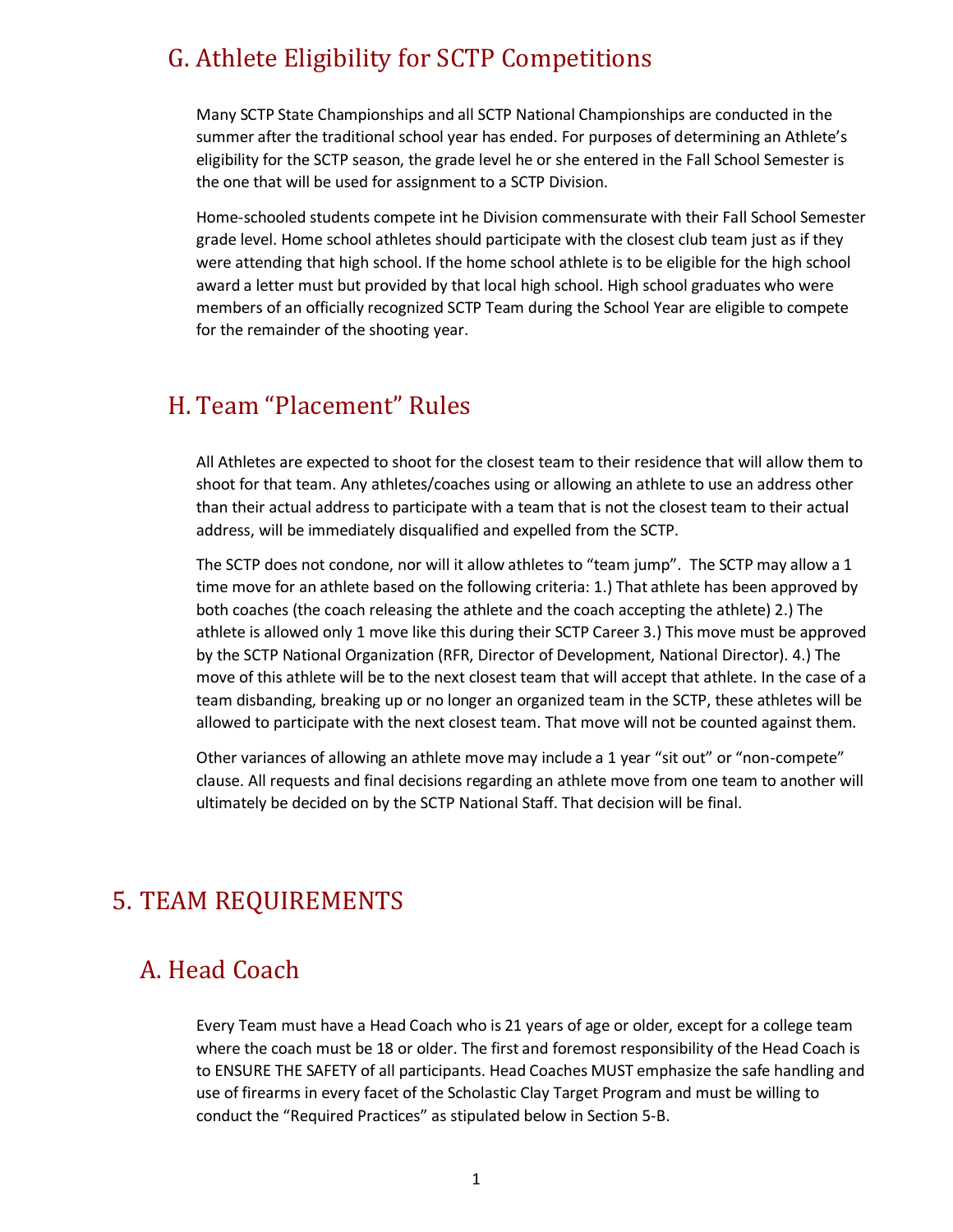IMPORTANT! PLEASE NOTE: For all SCTP events (practices, matches, etc.), Team Members must be under the supervision of the Team's Head Coach. In the event the Head Coach cannot be present, he/she must designate an Assistant Coach/Adult Volunteer who is registered with the National Organization and covered by SSSF Insurance. Violation of this rule voids the Volunteer Liability Insurance Policy coverage, disqualifies the Team from entering an event, and may result in the removal of the Head Coach from the SCTP.

# <span id="page-15-0"></span>B. Required Practices

Coaches must conduct a minimum of six (6) team practice sessions.

Team Members must attend a minimum of six (6) team practice sessions to be eligible to shoot in a SCTP State or National Championship event representing that team. Coaches are not allowed to charge a coaching fee for these 6 team practice sessions. In the event an athlete lives more than 50 miles away from the local shooting range, verification of eligible practices may be required. Competition Shoots are not to be counted as practice sessions.

#### <span id="page-15-1"></span>C. Team Funding

A Team is responsible for its own funding, including practice, travel, and shoot fees.

# <span id="page-15-2"></span>6. STATE ADVISOR, HEAD & ASSISTANT COACH/ ADULT VOLUNTEER (REGISTRATION)

#### <span id="page-15-3"></span>A. State Advisor (Must be 21 years of age or older)

A State Advisor's involvement in the SCTP shall be strictly as a volunteer interested in promoting SCTP activities within the Advisor's state and whose service is solely at the discretion and approval of the SCTP National Office. The advisor is expected to act in the best interest of the teams, athletes, and coaches of that State. Allegations and complaints about a state advisor will be taken very seriously and may result in immediate removal from that position.

# <span id="page-15-4"></span>B. Coach/ Adult Volunteer Registration Required

The Head Coach and all Assistant Coaches/Adult Volunteers MUST register with the SSSF online. An Assistant Coach/Adult Volunteer is any adult working with one or more SCTP Athletes where they have direct control of the Athlete(s).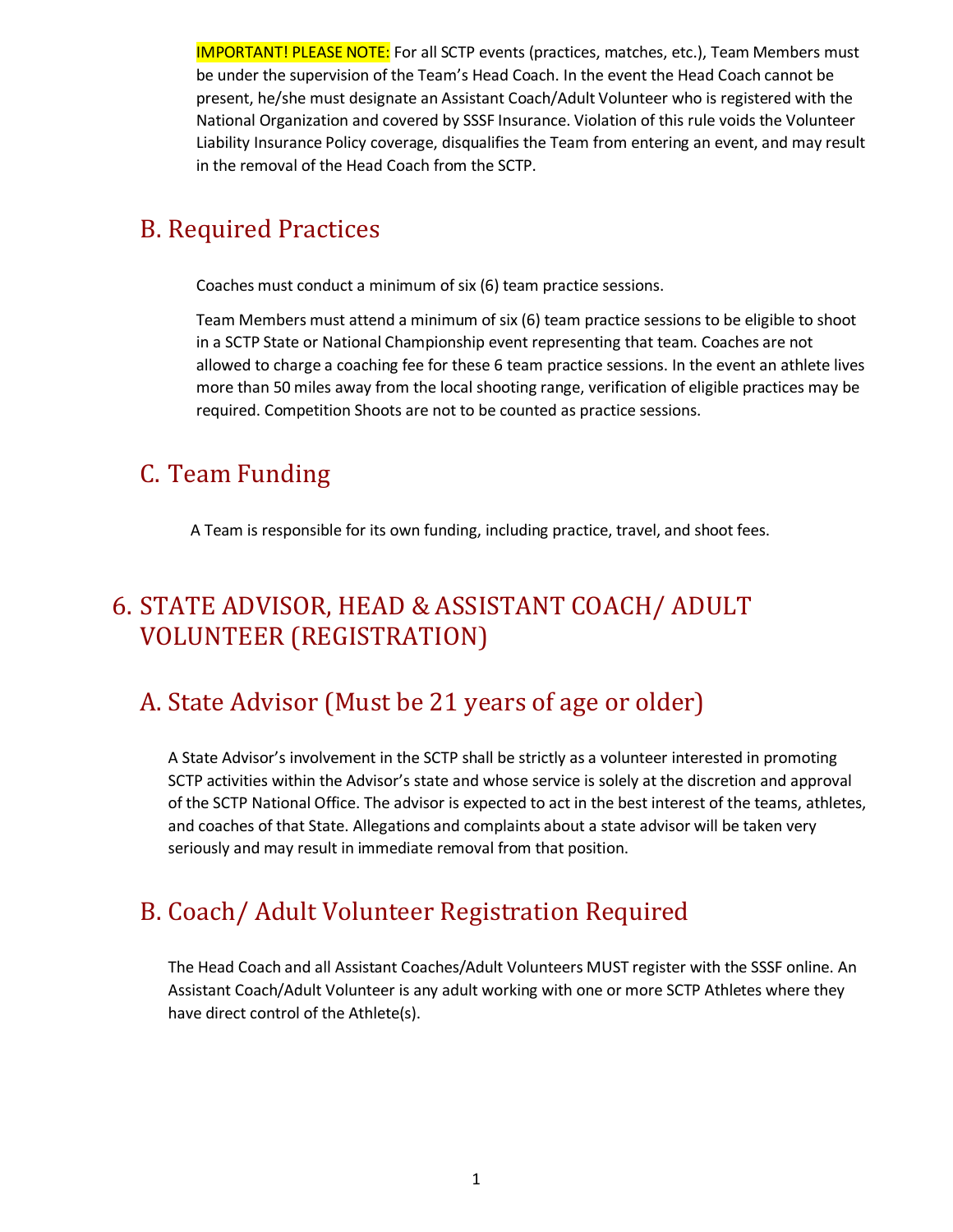# <span id="page-16-0"></span>C. Head Coach Registration

12th Grade & under Teams: Must be 21 years of age or older. Collegiate Teams: May be 18 years of age or older.

SCTP Head Coaches are required to complete this three-step registration procedure before starting the Team Registration process:

- Register in the SSSF SHOT System
- The registration procedure includes three elements:
	- o Coach Registration Form (to be completed online)
	- o Background Check
	- o "Double-Goal" Coaching Course please acquire within 12 months. Not needed if another form of Coaching Credentials has been obtained and approved by the SCTP National Staff.

Make sure you keep copies of all forms for your records. Once you complete all registration steps, you will receive by e-mail a Coach User ID Number with Password.

Each State Advisor and Head Coach will have his/her contact information posted on the SCTP Website (www.sssfonline.org) for prospective participants looking to join a SCTP Team in their area or for other Teams looking for Team competition. Listings will be by state and will include name, e mail address, telephone number, discipline(s) and city/town.

# <span id="page-16-1"></span>D. Assistant Coach/ Adult Volunteer Registration

Must be 18 years of age or older.

SCTP Assistant Coaches/Adult Volunteers are required to complete this registration process before working with athletes.

IMPORTANT! PLEASE NOTE: Your Head Coach must already be registered and created a Team online before Assistant Coaches/Adult Volunteers can begin their on-line registration.

- Register in the SSSF SHOT System
- The registration procedure includes three elements:
	- o Coach Registration Form
	- o Background Check
	- o "Double-Goal" Coaching Course please acquire within 12 months. Not needed if another form of Coaching Credentials has been obtained and approved by the SCTP National Staff.

You will be prompted - step-by-step - to provide the necessary information. Make sure you keep copies of all forms for your records.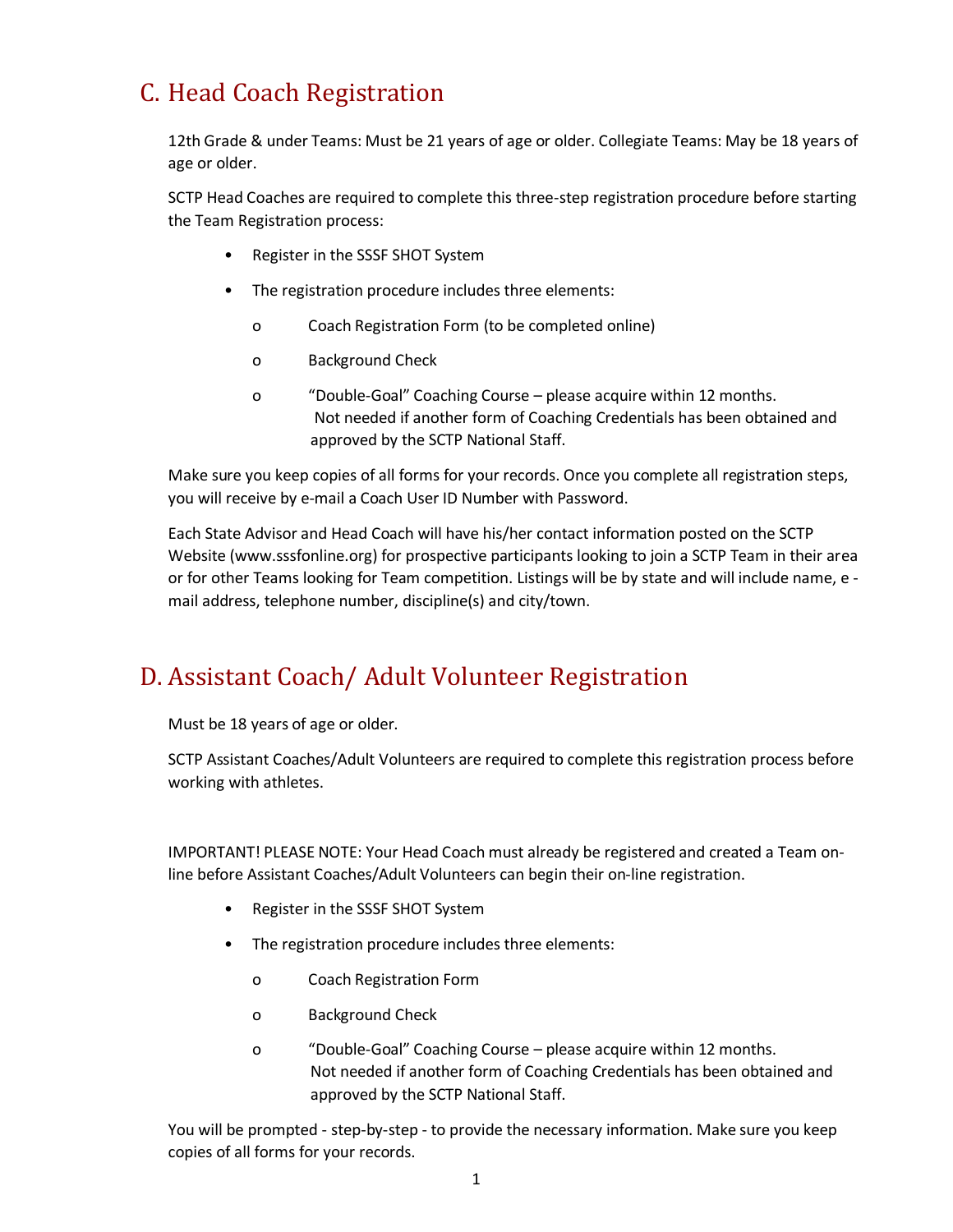# <span id="page-17-0"></span>E. Accepted Coach Certifications

A qualified coach must be on the field at all times when an SCTP Team is practicing or competing. Credentials from the following certificated coach training programs are accepted:

- SCTP Coach Education Training
- NRA/USAS/CMP Level 1 Shotgun Coach Certification
- NSCA Level 1 (or higher) Instructor Certification
- NSSA Level 1 (or higher) Instructor Certification
- NRA/ATA Trap Coach Certification
- NRA Shotgun Instructor Certification
- 4-H Shooting Sports Shotgun Certification
- State Agency Coach Certification
- NSSA Associate Coach Certification

Other certificated programs may qualify, please contact the SCTP National Administrative Office for determination.

# <span id="page-17-1"></span>F. Previously Registered State Advisors, Head Coaches & Adult Volunteers

Those having registered in the previous SCTP season and have a User ID and Password should go to the SCTP website at www.sssfonline.org and login using their User ID and Password and will have access year-round for management of their team.

The system will reset on September 1st of every year. This will temporarily inactivate the account for the users until the head coach performs a new background check, and it is approved by the SSSF main office. Upon approval and payment received from the head coach of the team, the account will re-activate and allow the team to access all tools.

IMPORTANT! PLEASE NOTE: In order to communicate with all our coaches, we need the users to ensure accuracy of the e-mail accounts. This is our primary means of communicating with the teams. The SSSF will not be responsible for lost communications due to the e-mail addresses not being updated.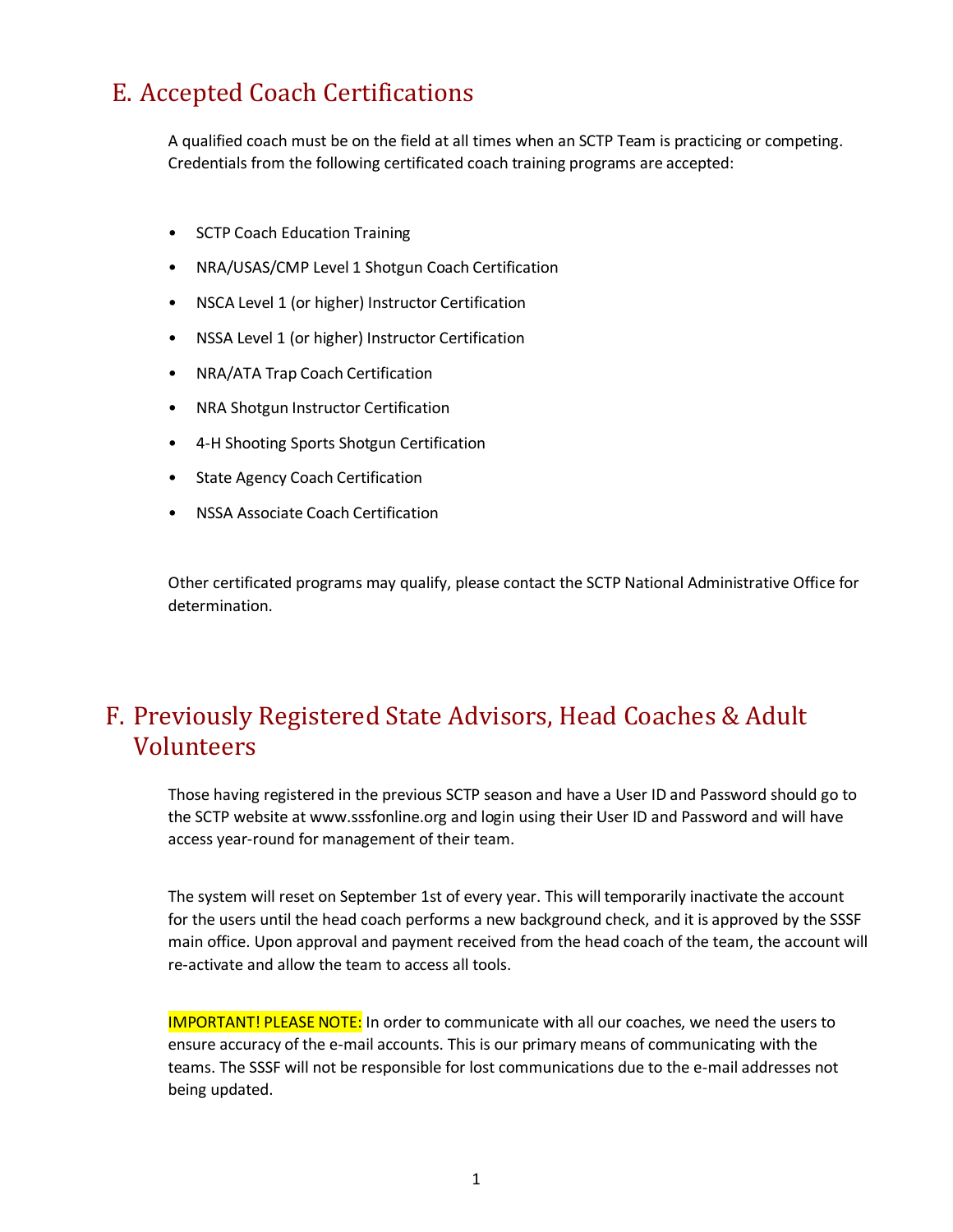All coach course codes, and background check passwords are accessible from the head coach interface in the SHOT system. The "Double Goal Coach Course" is required to be taken only once. Until the registration process is completed, State Advisors, Head Coaches, and Assistant Coaches/Adult Volunteers will be locked out of accessing the full tools of the SHOT system.

# <span id="page-18-0"></span>7. TEAM REGISTRATION PROCEDURES

# <span id="page-18-1"></span>A. Initial Team Registration

Each year, it is important for head coaches to update their own profile as well as the team information on www.mysctp.com To do this, coaches should:

- 1. Log on to [www.mysctp.com](http://www.mysctp.com/) and update contact information.
- 2. If a new head coach, click on the "Head Coach and Team Registration" button at the top of the page. Sign up as the new head coach.
	- A. Contact the program manager, who will
		- i. Connect the new head coach to the existing team.
		- ii. Approve the new coach.
		- iii. Send background check information to the coach and review when results are returned.
		- iv. Send credentials to the coach and unlock the team account.
- 3. Invite all assistant coaches and adult volunteers. Ask them to input their information. If assistants and volunteers are returning, the head coach should request usernames and passwords from the program manager to avoid duplicate entries.
- 4. Access the "Teams" button and select "Add and Manage Athletes."
- 5. Update information for each athlete. Add new athletes to the system (same page).
	- A. Capture grade level, t-shirt size, and shooting level.
	- B. Verify addresses. IMPORTANT! If necessary, verify with the program manager.
- 6. Return to team listing page. Select the listing by unpaid. Review and pay fees.
	- A. If paying by check, mail the check listing with the checks.
	- B. If paying with credit card, follow the online process.

7. Make copies and organize all required forms in a portable file. Coaches are responsible for having these forms at all team events and competitions. Ensure all forms are updated annually.

- A. Team Memorandum of Understanding
- B. Coach and Volunteer Roster
- C. Adult Volunteer registration form
- D. Athlete Consent Waiver form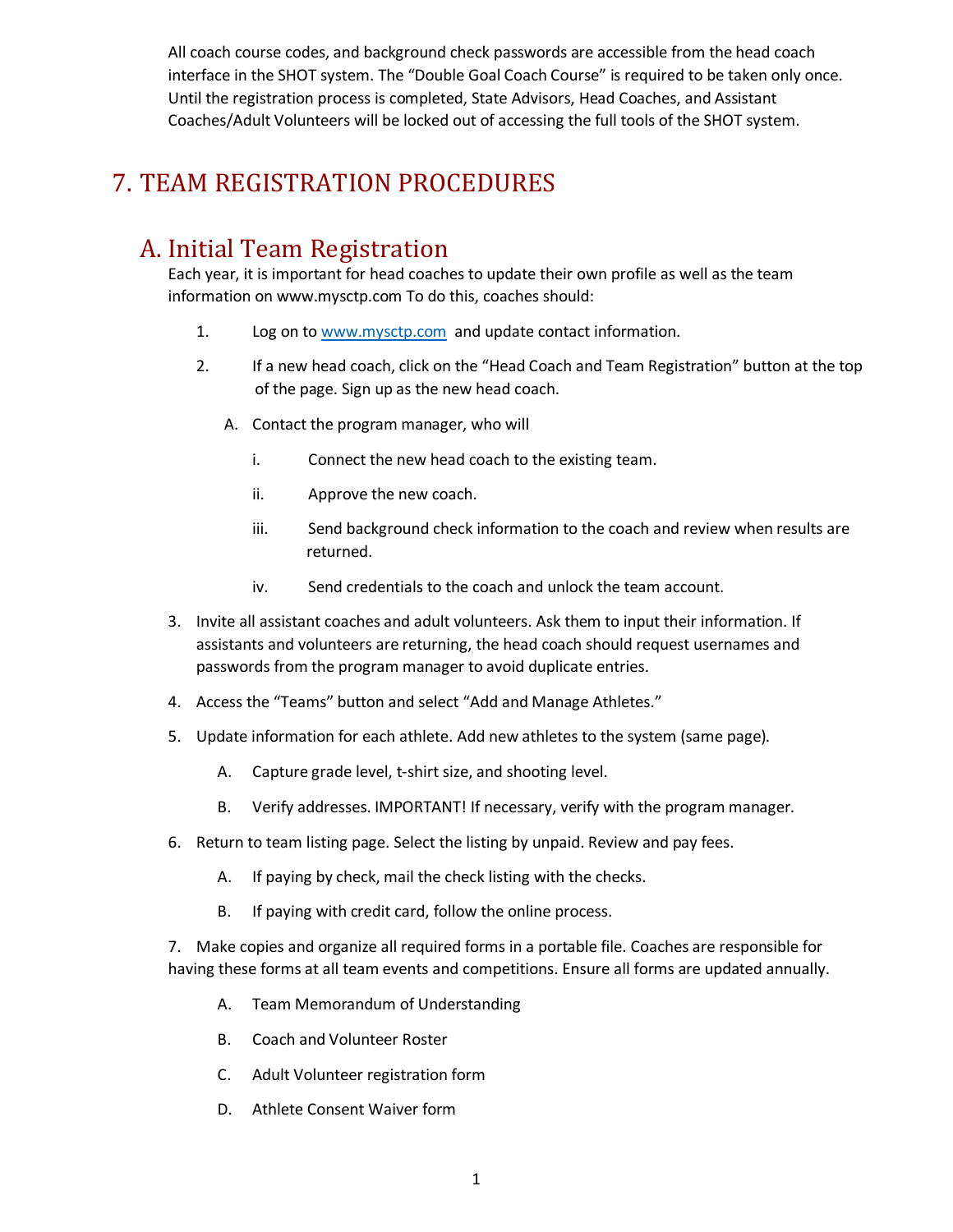# <span id="page-19-0"></span>8. SAFETY (REQUIRED PROCEDURES & EQUIPMENT)

#### <span id="page-19-1"></span>A. Supervision at SCTP Events

For all SCTP events (practices, matches, etc.), team members must be under the supervision of the Team's Head Coach. In the event the Head Coach cannot be present, he/she must designate an Assistant Coach/Adult Volunteer who is registered with the National Program to provide supervision and leadership. Violation of this rule voids the Volunteer Liability Insurance Policy coverage, disqualifies the team from entering an event, and may result in the removal of the Head Coach from the SCTP.

#### <span id="page-19-2"></span>B. Required Eye & Ear Protection

All SCTP registered athletes, coaches, and anyone on the shooting field must wear eye & ear protection during all SCTP practice and competitive events. Ear buds are not protection for athletes who are competing unless they are designed for shotgun noise protection. During competition these ear buds must be visibly unplugged from source and remain that way until the athlete has completed the event.

# <span id="page-19-3"></span>C. Special SCTP Safety Rules for All Disciplines

- Toe Pads: The use of toe pads is forbidden. It is a violation to rest the muzzle on the foot. Violation of this rule may be grounds for disqualification.
- Footwear: Shooting in flip-flops or opened-toed/heeled shoes/sandals is prohibited. Violation of this rule may be grounds for disqualification.
- Muzzle Control: While on a shooting post or station, the muzzle must never cross any part of the shooter's anatomy or any other person's anatomy. Violation of this rule may be grounds for disqualification.

# <span id="page-19-4"></span>D. Allowable Equipment (Shotgun & Shotshells)

- Shotgun: Any shotgun action type, 12 gauge or smaller, may be used if it is in a safe and serviceable condition. Shotguns used for all the disciplines, except for Trap, must be able to shoot twice without requiring it to be reloaded.
- Shot Shells: Reloads are ALLOWED for practices and competitions, provided they comply with the discipline's NGB rule for payload weight and in some cases, velocity.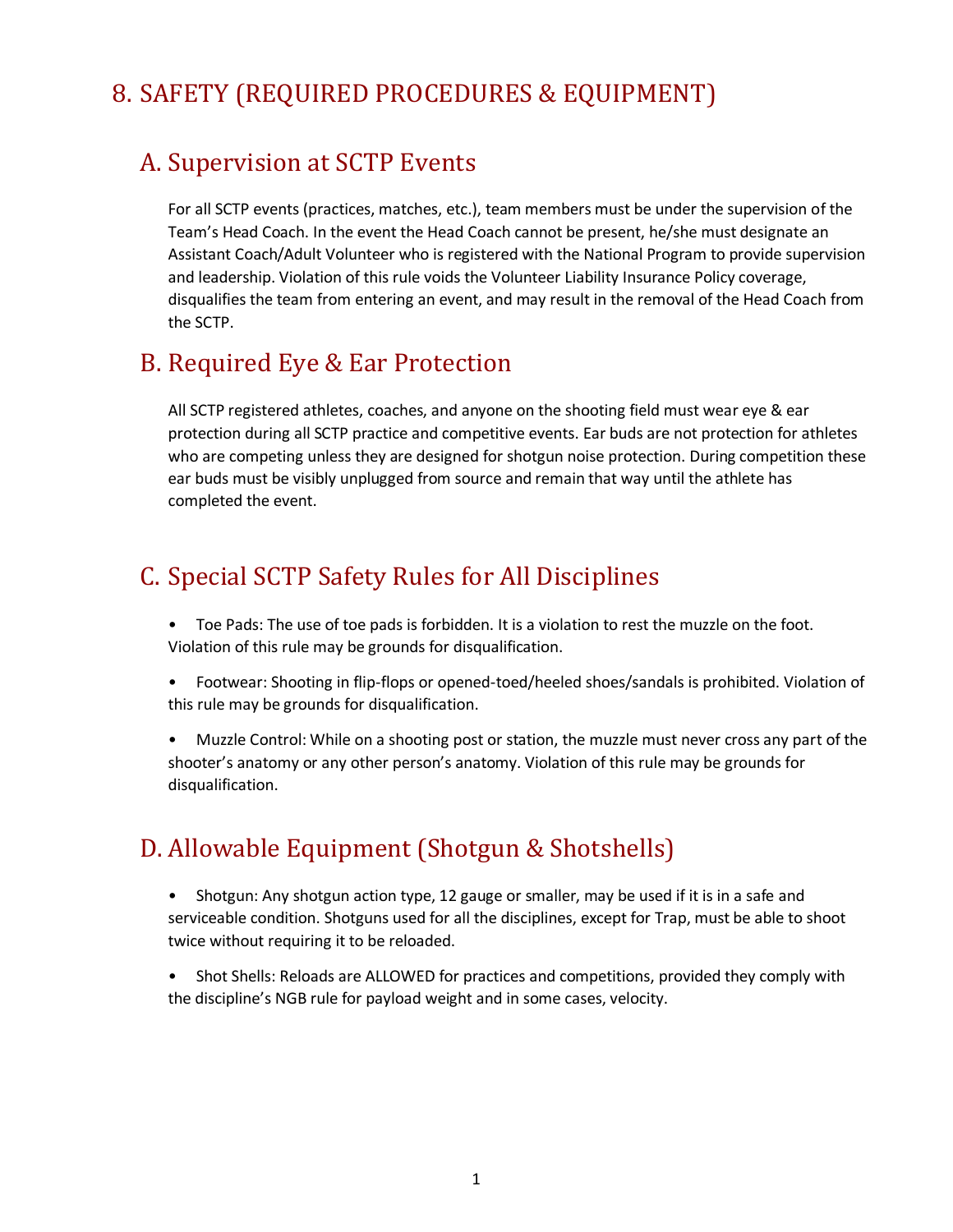# <span id="page-20-0"></span>9. DRESS & CONDUCT

# <span id="page-20-1"></span>A. Appropriate Dress

Each registered SCTP participant represents not only the Scholastic Shooting Sports Foundation, but also the entire Scholastic Clay Target Program including one's team, the team's sponsoring institution (e.g., school, club, church, community organization, youth organization, etc.), and at the national level, their state.

Promoting a positive image is in the best interest of the SCTP and everyone involved with it. Appropriate dress for everyone associated with SCTP goes a very long way in making a positive impression.

• Tops: Shirt must have sleeves. Items of clothing that expose any part of the torso are prohibited. These include, but are not limited to, cutoff T-shirts, halter tops, tank tops, etc.

• Bottoms: Short shorts and low riding shorts or pants revealing undergarments or buttocks are prohibited.

• Clothing Adornments: Shirts, hats, pants – any clothing – and any other associated items (including flags and banners) carried, worn, etc. with pictures, caricatures, designs, messages, writings, or other embellishments with direct or indirect references to alcohol, tobacco, sex or sexual connotations, drugs, gambling, or profanities are prohibited.

COACHES: You are expected to uphold and enforce this dress and conduct code! The athlete may be given one (1) warning, and subsequent violations will result in disqualification from the event.

# <span id="page-20-2"></span>B. Conduct

Applies to coaches and athletes… Acts of using abusive or profane language or displaying unsportsmanlike conduct during competition. This includes but is not limited to:

- Arguing with referees and national staff
- Unsafe handling/use of firearms
- Disrupting a competitor
- Cheating
- Consuming alcohol/tobacco products (including any form of e-cigarettes or "vapor" products) or using non-prescribed drugs before or during any SCTP activity are prohibited. This will not be tolerated and are grounds for disqualification, suspension, and expulsion from the organization.

HONOR THE GAME, TREAT OTHERS WITH RESPECT, AND FOLLOW THE RULES!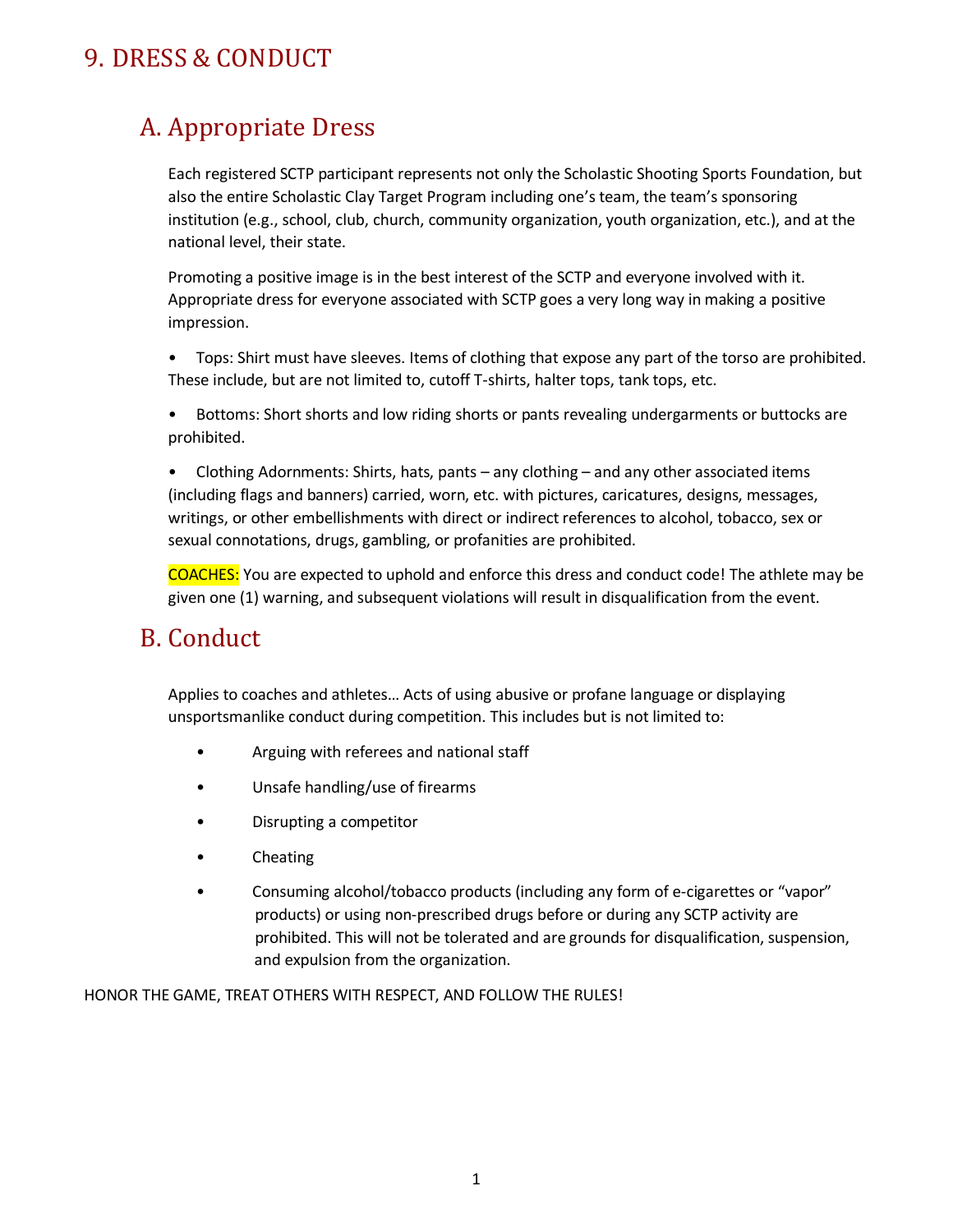# <span id="page-21-0"></span>10. GOVERNANCE OF THE SCHOLASTIC CLAY TARGET PROGRAM

#### <span id="page-21-1"></span>A. SSSF National Program Staff

The SSSF National Program Staff are responsible for the administration of the SCTP and is the arbiter and final decision-making authority for resolving SCTP issues. SCTP is committed to optimizing participation opportunities for SCTP athletes and coaches. That commitment includes ensuring that no SCTP athlete or coach are disqualified due to circumstances beyond their control. SCTP will ask for documented proof in any questionable situation from an NGB or law- enforcement organization.

Special circumstances may be brought to the attention of the SCTP NATIONAL ADMINISTATIVE OFFICE at the following address:

SCTP NATIONAL ADMINISTRATIVE OFFICE 925 Milwaukee Ave Ste B1 Burlington, WI 53105

E-Mail address[: amanda@mysctp.com](mailto:amanda@mysctp.com) Website[: www.mysctp.com](http://www.mysctp.com/)

# <span id="page-21-2"></span>B. State Advisors, State Steering Committee & Regional Directors of Development

SSSF's "point person" for the SCTP in the state. As frontline representatives, State Advisors focus upon providing coaches with up-to-date program information, maintaining open lines of communication with gun clubs sponsoring SCTP Teams, working with State Wildlife Agencies to develop cooperative agreements, partnering with established youth organizations, and actively pursuing support for the SCTP from the various NGB state associations.

Regional Directors of Development are at-will employees with the SSSF. Volunteer positions are done on an annual basis and serve at the pleasure of the National Program. The National Program may or may not chose to reinstate a State Advisor, Head Coach, Assistant Coach, Adult Volunteer or State Steering Committee member with or without cause.

During the SCTP State Team Championship, State Advisors are there to assist Head Coaches in the procedures for registering their team and to ensure a procedure is in place for keeping and posting teams' scores. State Advisors certify the winning teams' scores to the SCTP Regional Directors of Development and post scores to the website.

It is highly recommended that each State have a SCTP State Steering Committee composed of stakeholders from state agencies, school administrators, high school athletic directors, NGB's, organized youth groups, et al. This committee can plan and conduct the statewide program. Several states are currently using this model to operate their SCTP by recruiting regional coordinators for maintaining ongoing contact with clubs and teams in their region.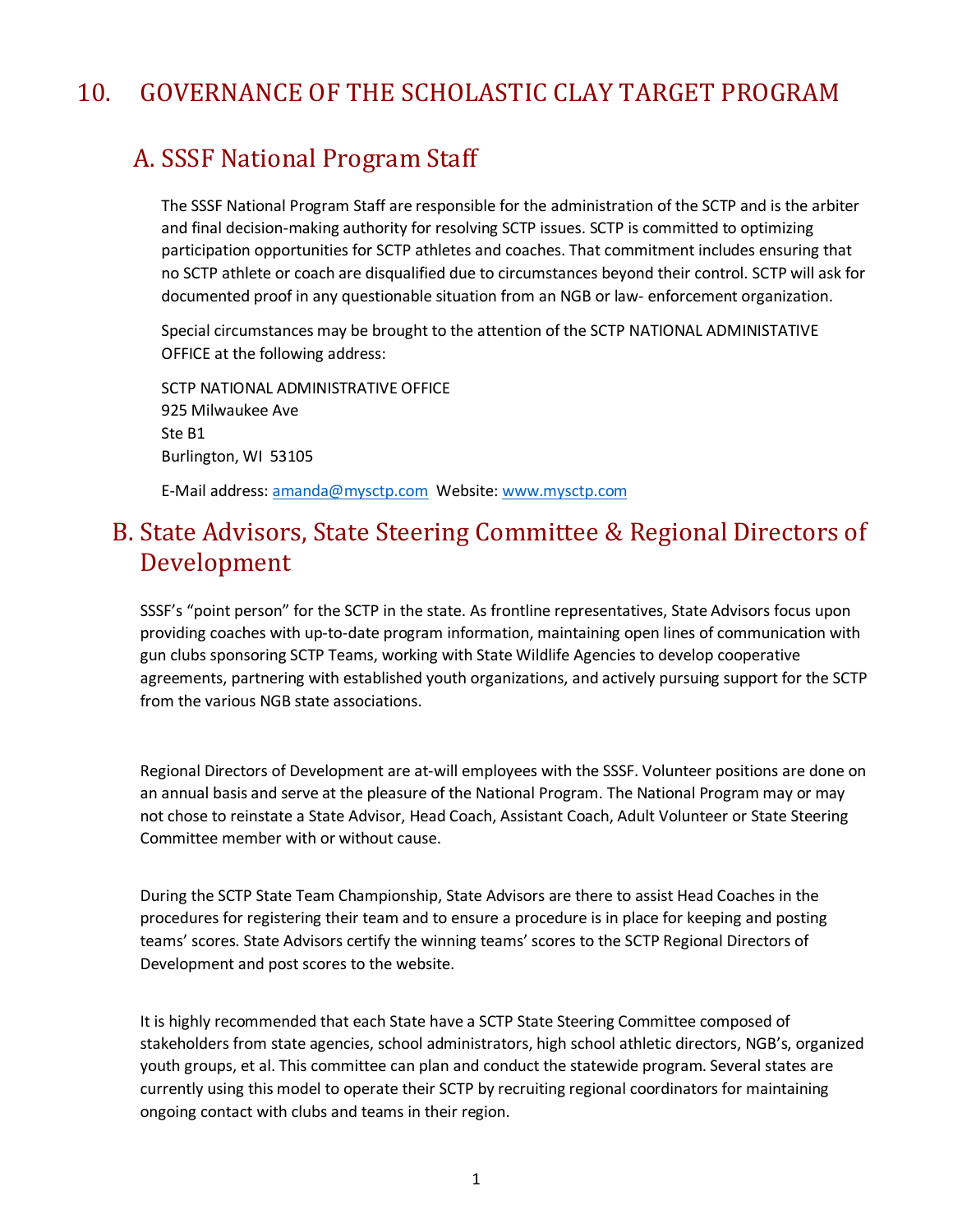# <span id="page-22-0"></span>C. Appeals

Before an appeal is submitted to the SCTP National Administrative Office, the aggrieved party must first submit the issue at the local level (i.e., the team or club). Failing resolution at the local level, the issue must be submitted to the State Steering Committee or State Advisor for resolution. If the issue cannot be resolved at the local or state levels or if the State Advisor is involved in the issue, then it must be appealed to the Director of Development, then and only then, after these avenues have been exhausted, the Director of Development may certify the issue as unresolved and must forward the appellant's SCTP APPEAL FORM to the SCTP National Administrative Office.

# <span id="page-22-1"></span>D. Appeals Process

- Issue in Dispute: The issue in dispute must involve a violation of a specific SCTP rule or policy.
- Qualified Appellant: The injured or aggrieved party MUST be registered with the Scholastic Shooting Sports Foundation and a member of a SCTP Team officially recognized by the SSSF. Appeals from anyone other than a SCTP registered member WILLNOT be considered.
- Head Coach Concurrence: Appeals filed by an SCTP Athlete must have the concurrence of the athlete's Head Coach. The Head Coach must sign the SCTP Appeal Form.
- Filing Procedure: If all efforts at the local level to resolve the issue have failed, the eligible appellant must submit a written appeal on the SCTP APPEAL FORM (download it from the SCTP website [\(www.sssfonline.org\)](http://www.sssfonline.org/) within 72 hours of the incident to the State Advisor, State Steering Committee or Director of Development specifying which SCTP rule or policy was violated and a statement of facts as to how the rule or policy was violated. The complaint must include the date and specific location of the violation and the names of any witnesses to the violation. In the event no State Advisor or State Steering Committee exists, appeals may be transmitted directly to the Directors of Development. A written hard copy with the date and an original signature must also be submitted and received before any decision is reached or announced.
- Filing Fee: All appeals must include a \$50 filing fee (cashier's check or money order only) that will be held until a decision on the appeal is reached. This fee will be returned if the ruling is in favor of the appellant. If the ruling is not in favor of the appellant, the filing fee is forfeited.
- National Program Staff Response to Appellant: Within thirty (30) days of the receipt of the mailed copy of the appeal, the appellant will receive a written notice of the decision on the appeal. The decision of the SCTP National Staff is FINAL.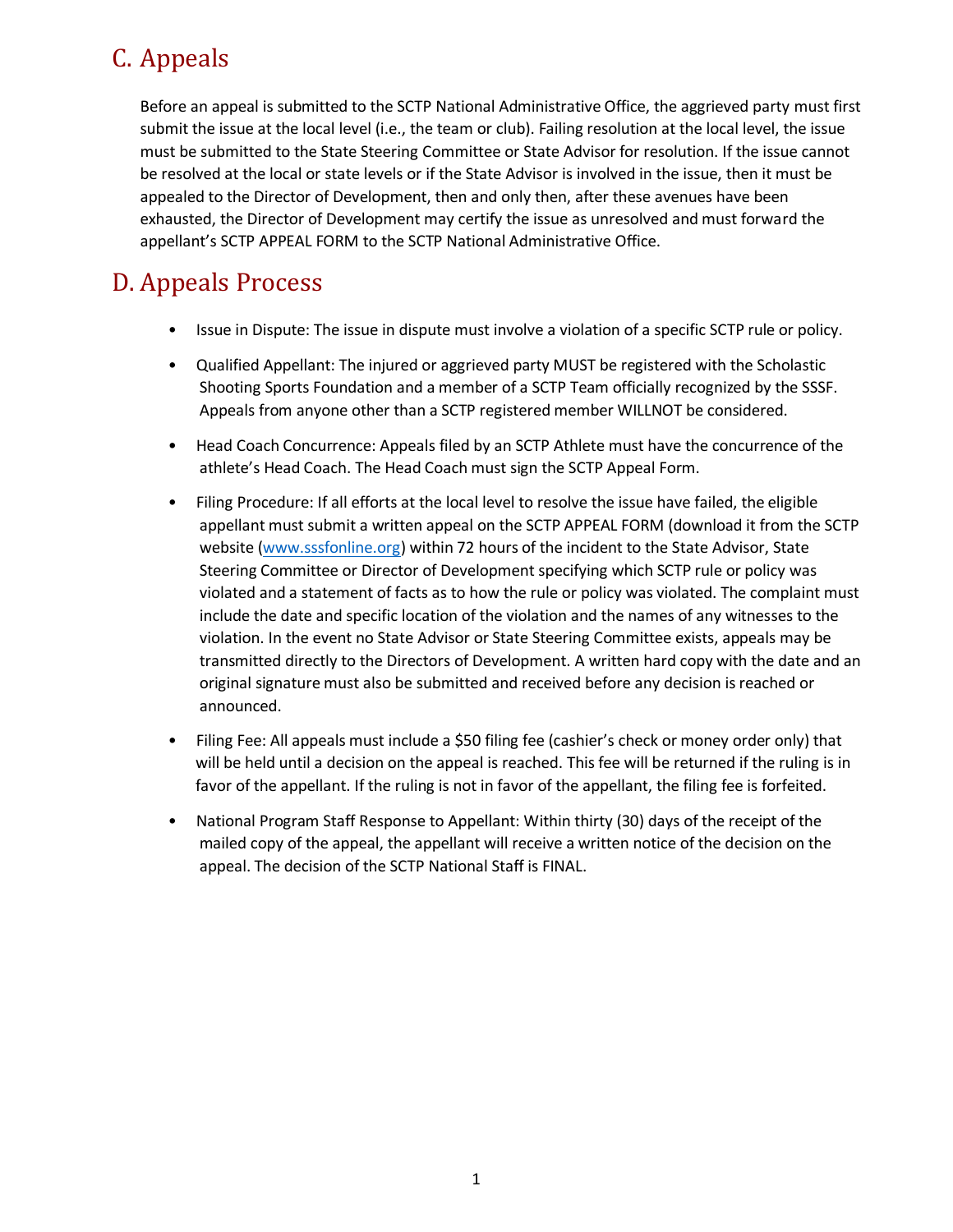# <span id="page-23-0"></span>11. SCTP STATE TEAM CHAMPIONSHIPS (American Disciplines)

# <span id="page-23-1"></span>A. State Championship Events

SCTP Teams entering valid Competitive Squads may compete for Team awards in the following disciplines:

- TRAP 16-Yard Singles (ATA Rules)
- SKEET American Skeet Regulation Rounds (NSSA Rules)
- SPORTING CLAYS Walk Through (NSCA Rules)

If a sporting course is not available, the State Advisor may petition the SCTP National Program Staff for permission to conduct the SCTP State Sporting Clays Championship on a 5- Stand. The SCTP National Sporting Clays Championship will be shot on walk-through Sporting Clays Courses.

# <span id="page-23-2"></span>B. Eligibility for SCTP National Team Championship Events

A SCTP State Team Championship should be conducted in each discipline for which a state plans to send a squad to the SCTP National Team Championships. SCTP Athletes must compete in any of the SCTP State Team Championships in the state where they are registered to be eligible to attend the SCTP National Team Championships and compete in any or all disciplines. For exception to this rule, approval from SCTP National Office and National Director must be obtained.

#### <span id="page-23-3"></span>C. Races

At the State level, Rookies shoot a 100-target race in each of the disciplines. The Intermediate and Senior Division Teams normally shoot 200-target races in the disciplines of Trap and Skeet. Sporting Clays can be either a 100 or 200-target race. Exception to the target numbers can be granted from the National SCTP Office.

#### <span id="page-23-4"></span>D. Event Scheduling

Trap, Skeet, and Sporting Clays SCTP State Team Championships may be held whenever desirable during the state NGB affiliates' championships. However, it is recommended that SCTP State Team Championship be held independently at a different time and place. In either case, the State Advisor of the discipline must post the event details on the SCTP website [\(www.mysctp.com\)](http://www.mysctp.com/) or contact the SCTP National Administrative Office with the event details.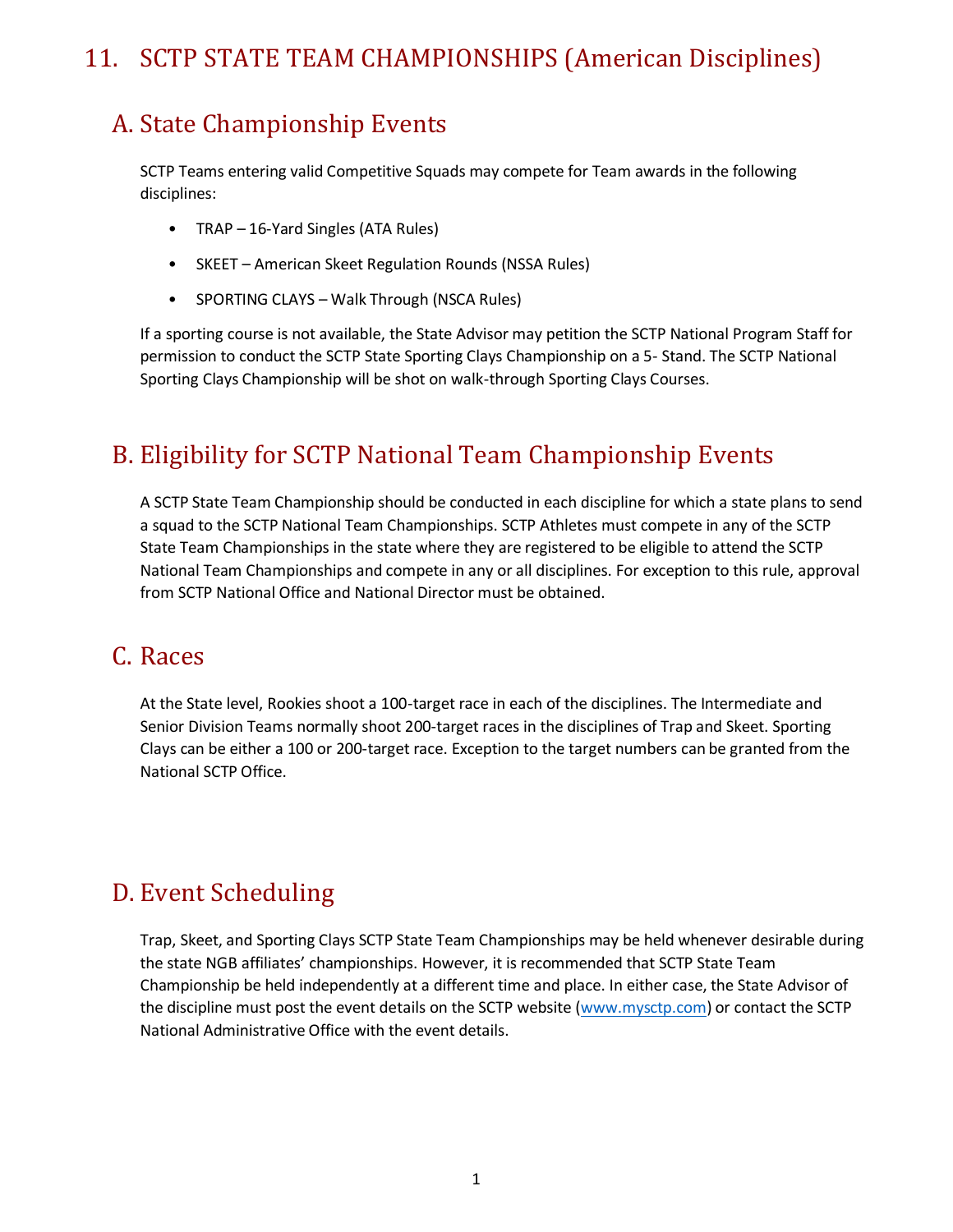# <span id="page-24-0"></span>E. Competitive Squad

All Squads entering a State Championship must be deemed a valid competitive squad (see Section 4-D, Competitive Squad). Head Coaches may enter as many competitive squads as they wish in the SCTP State Championships.

ALL Team Members should be encouraged to participate in the SCTP State Team Championship even if they cannot be made part of a valid competitive squad. State Advisors will assist in forming "Mixed Squads" of SCTP participants not entered on a Competitive Squad. If possible, a special set of awards should be made available for "individual awards".

"Mixed Squads" or athletes on one squad from more than 1 team are NOT eligible to compete for SCTP Team Awards.

# <span id="page-24-1"></span>F. Special Circumstances Rule: "Bump Up"

In exceptional circumstances where a valid Competitive Squad cannot be constituted, Athletes may be elevated or "Bumped Up" to a higher Category within a Division or to a higher Division to fill short squads in a single discipline or multiple disciplines. All "Bump Up" requests must first be submitted to the State Advisor for a recommendation. State Advisors will communicate their recommendation to the Director of Development for a final decision. If there is no State Advisor in the state, the request must be submitted directly to the Director of Development.

Once a lower Category or Division Athlete has been "BUMPED UP" in a discipline, he or she must compete at the higher level in that discipline for the remainder of the SCTP Season. In no case will a "BUMPED UP" Athlete be allowed to return to a lower Category or Division in the discipline during that SCTP season.

IMPORTANT! PLEASE NOTE: An "open" class division has been created so that coaches do not have to bump up athletes if they do not wish to. This division does not include collegiate or college age athletes.

# <span id="page-24-2"></span>G. Coaching During Events

No "On-Field" or "On-Station" coaching will be allowed. For safety purposes only, coaches may stand behind the rookie athletes in a squad, but may not coach.

#### <span id="page-24-3"></span>H. NGB Target Registration

All Skeet and Sporting Clays targets at SCTP State Team Championships will be registered with the appropriate NGB. Targets cannot be registered retroactively. In a few circumstances there may be the option to shoot non-registered targets, please contact the national staff for specifics. I.e., when states require a "state membership fee".

- SKEET ALL SQUADS SHOOT REGISTERED TARGETS.
- SPORTING CLAYS ALL SQUADS SHOOT REGISTERED TARGETS.
- TRAP In accordance with the MOU between the ATA and the SCTP, all State Trap Championships must be registered targets.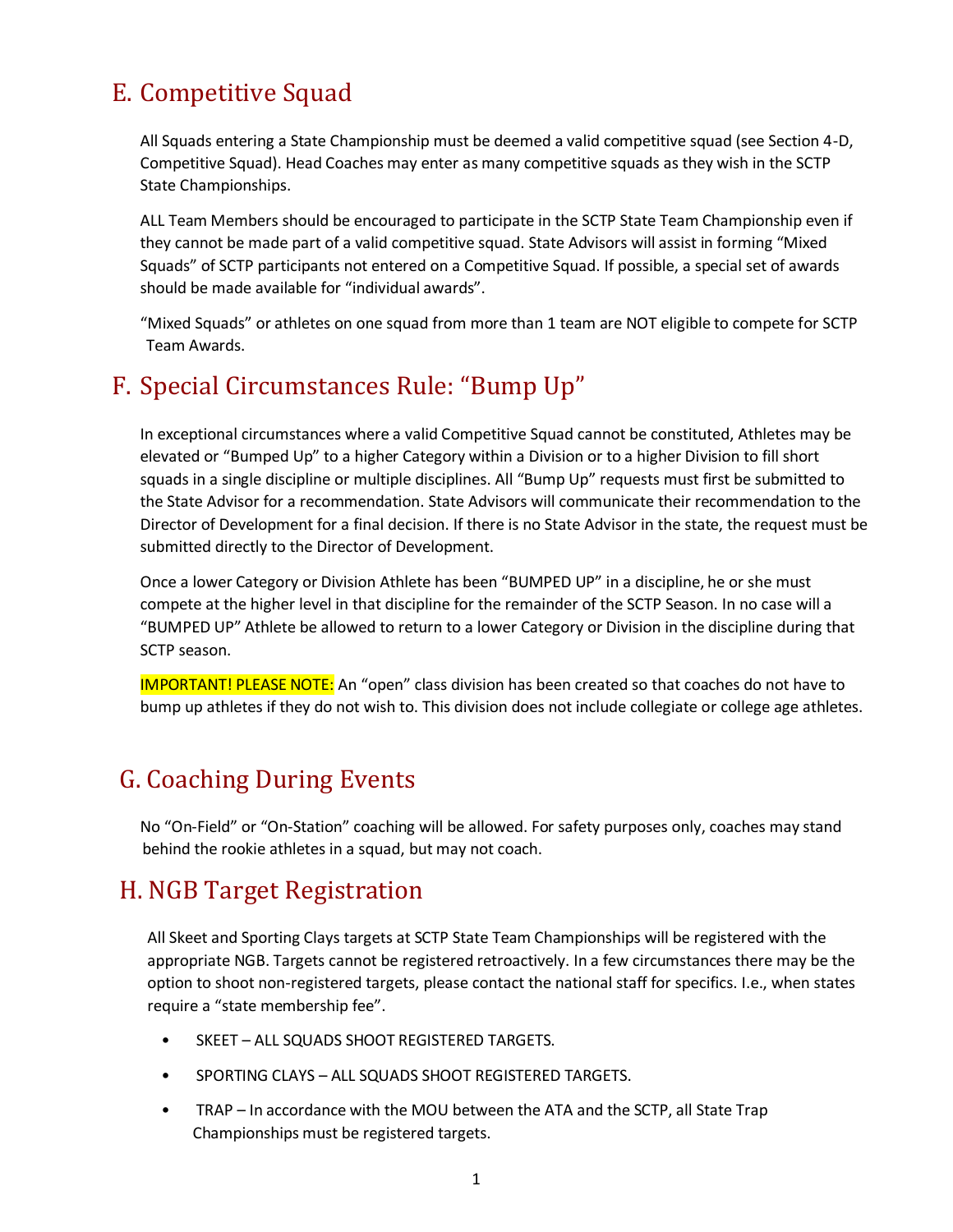# <span id="page-25-0"></span>12. STATE CHAMPIONSHIPS (American Disciplines) – Entry Procedures

#### <span id="page-25-1"></span>A. State Team Championship Entry Form

Entry into a SCTP State Team Championship requires the Head Coach to enter their squads using the SHOT online registration system. This will then immediately report the squads to the SCTP National Headquarters.

Once a coach has logged in by entering their Login ID and Password, he or she can build a Squad for the event.

Submitting Squad Entry Forms electronically through the Website has several advantages. The Squad Entry Form will be immediately available to the State Advisor for the discipline and to the SCTP National Program Staff.

SQUAD ENTRY FORMS ARE DUE FIVE (5) DAYS PRIOR TO THE DESIGNATED STATE CHAMPIONSHIP. FAILURE TO REGISTER YOUR SQUADS IN A TIMELY MANNER WILL RESULT IN DISQUALIFYING THE SQUAD FOR SCTP TEAM AWARDS.

Head Coaches that do not have access to the Internet should contact either their SCTP State Advisor or the SCTP National Administrative Office for assistance with the Squad entry procedure.

Changes may be made to Squad Entry Forms, by Head Coaches, through the SCTP Web up to 72 hours prior to the state championship for a specific discipline, so long as the substitution does not alter the division and category of the Squad. The SCTP National Administrative Office must approve any change that affects a Category or Division. Head Coaches should print off a revised Squad form to submit to the State Advisor upon registering for the state championship event.

After 72 hours, Head Coaches will need to contact the State Advisor (or authorized shoot manager for the event if State Advisor is unavailable) for the event to make any last-minute adjustments.

Head Coaches are urged to emphasize to their Athletes the importance of making a commitment to the TEAM and keeping it. Simply put, if a team member indicates he or she will attend the event, they have an obligation to the team and particularly to their squad mates to attend the event.

#### <span id="page-25-2"></span>B. Entry Deadline

All SCTP STATE TEAM CHAMPIONSHIP SQUAD ENTRIES MUST be completed through the SCTP Website no later than five (5) days prior to the designated state championship for the discipline entered. NO SQUAD will be allowed in any SCTP State Championship event without an appropriate Squad Entry on record in the SHOT system.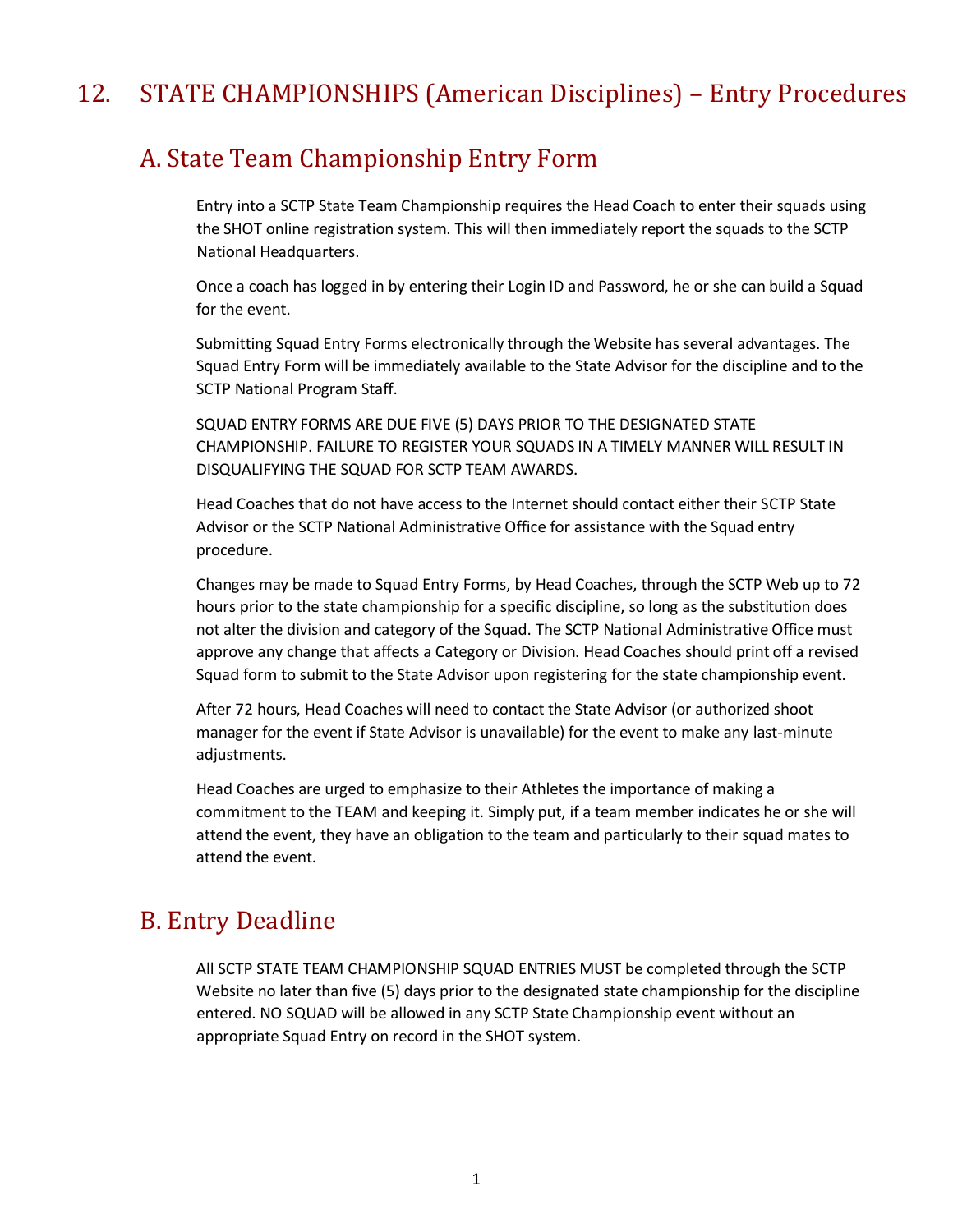#### <span id="page-26-0"></span>C. Entering All Team Members – Mixed Squads

Every Athlete registered by the 5-day deadline on an officially recognized SCTP Team is eligible to shoot at the SCTP State Championship. Athletes who were not registered for the event by the 5- day deadline may participate in the SCTP State Championship, but they may not be made part of a Competitive Squad unless approved by the state advisor.

The State Advisor (or authorized shoot manager for the event (if State Advisor is unavailable) will assist in forming "Mixed Squads" of SCTP participants not entered on a Competitive Squad. If possible, additional awards should be obtained by the State Advisor for "Individual recognition". "MIXED SQUADS" ARE NOT ELIGIBLE TO COMPETE FOR SCTP TEAM AWARDS.

#### <span id="page-26-1"></span>D. Squad Substitutions

Changes may be made to the SCTP State Team Championship Squad Entry Form prior to the event. Substitutes must be members of the team that have met the 5-day Team Registration Rule. The Head Coach for the team is the only person allowed to make changes to Squad Entry Form. The changes may be made through the SCTP Website up to 72 hours before the state championship event for the discipline. Once the 72-hour deadline has passed, Head Coaches will need to contact the State Advisor for approval prior to registering the squad at the shoot.

IMPORTANT! PLEASE NOTE: NO SUBSTITUTIONS will be allowed after a competitor fires the first shot at a legal target. Once a Squad Member fires at a legal target in ANY SCTP State Team Championship event, his/her score will be counted as part of the Squad's aggregate score even if he/she cannot finish the event.

#### <span id="page-26-2"></span>E. High School Awards

The SCTP National Organization currently supports a "concurrent" High School Division at its National Championships. We will encourage states to do so as well. Medals for this division will be available upon request and with usage of the SSSF's SHOT scoring system!

#### <span id="page-26-3"></span>F. High School Teams/ Awards

The High School division shall consist of athletes in the 9th-12th grades only. These athletes must be from the same High School and Team under the same High School, no exceptions! No Intermediate "bump ups" will be allowed for this division and "Team Scoring" will be utilized at the National Championships. A letter from the High School or an Athlete transcript may be required as proof / verification for any awards won by any team participating in this category.

Squad Entry submitted on the SCTP Website will be visible to the appropriate State Advisor immediately. If the SCTP State Championship is to be held in conjunction with an NGB affiliate's state shoot, the State Advisor should immediately inform the shoot management of the number of SCTP entries. If problems are encountered with scheduling, the SCTP State Team Championship may be a stand-alone event (see Section 11–D, Event Scheduling).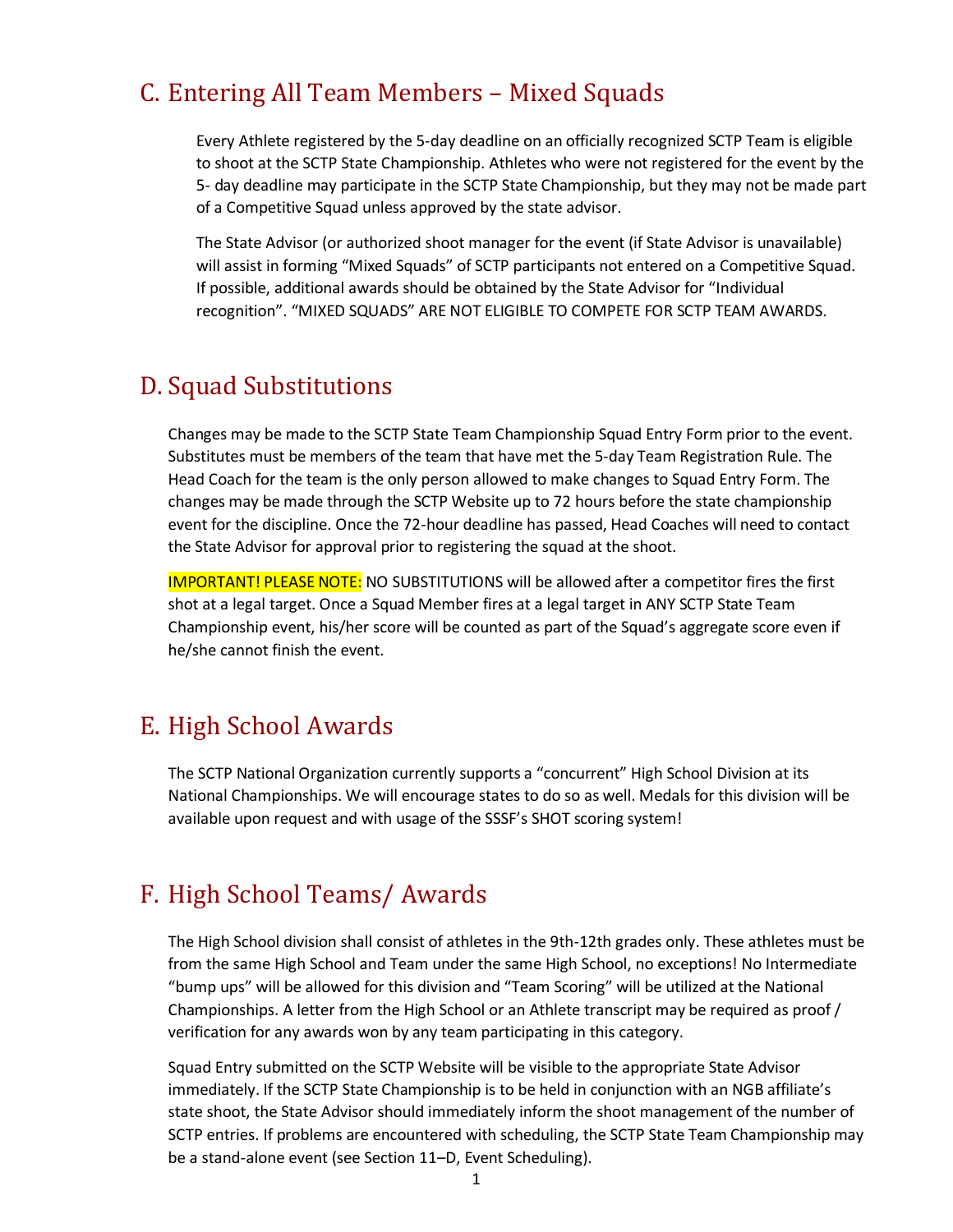# <span id="page-27-0"></span>13. STATE CHAMPIONSHIPS (American Disciplines) – SCORING, SHOOT-OFFS & AWARDS

#### <span id="page-27-1"></span>A. Score Tabulation & Posting

The State Advisor (or designated representative) checks and posts all squad scores. Scores should be posted as soon as possible at the event site and on the SCTP Website (see Section 13-E, Web Posting of Scores).

# <span id="page-27-2"></span>B. Shoot-Off Required

In the event of a tie between or among Squads for 1st, 2nd or 3rd place in the same Category or Division, a shoot-off will be conducted to determine the champion or place of finish. Shoot-offs will be conducted only to break ties between or among Individuals and Squads. Ties in all three disciplines will be settled by shoot-offs.

IMPORTANT! PLEASE NOTE: An individual or squad qualifying for a shoot-off must shoot in the shoot- off or their score from the main event will be entered as its final score. Only individuals or those Squad Members who qualified for the shoot-off will be allowed to participate in the shoot-off. No substitutions. While the National SCTP Organization only recognizes shoot-offs for individuals with tied perfect scores, some states may elect to run shoot-offs for any tied scores, thus determining an award.

IMPORTANT! PLEASE NOTE: The SCTP is a "team" based program. Shoot-offs between tied squads will have the following rules that follow.

#### <span id="page-27-3"></span>C. Shoot – Off Procedures

• Trap: All squads in a shoot-off for a specific Category or Division award will be conducted from the 16-yard line in a 25-target round. Shoot management will determine squad shooting order. Squad members shoot all shoot-off targets from the same post as they did in the main event.

The total number of targets broken by the squad during the round will be used to determine the winner. If there are tie scores between or among squads, the tied squads are still "alive" and continue on to the next round.

Round Two – Two or more squads still "alive" from Round One move back to the 22- yard line with their squad mates and continue the same shoot-off process. If there are tie scores between or among squads, the tied squads are still "alive" and continue on to Round Three.

Round Three – Two or more squads still "alive" move to the 27-yard line and follow the shootoff procedures used in the preceding two rounds. The next and all required subsequent rounds will be shot from the 27 -yard line.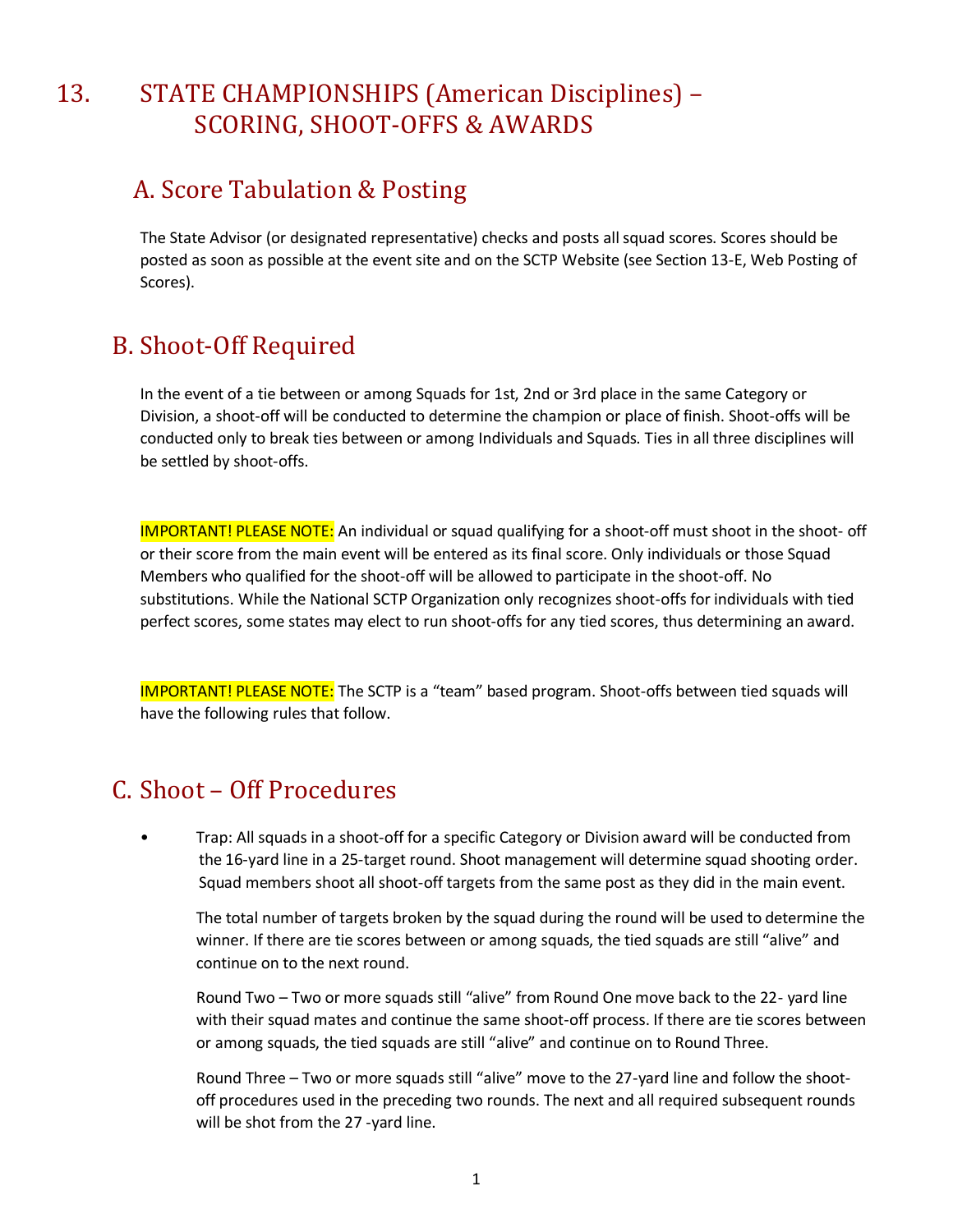• Sporting Clays: Shoot-offs may be conducted on a Walk-Through Sporting Clays course or a 5 Stand field. Shoot- offs for a specific Category or Division award will be shot on the same station for total score.

All target presentations will be true pairs. Shoot-off will be from one station with each shooter shooting at two (2) True Pair (four targets per shooter) for team total score. ALL Squad Members must shoot from the same cage or stand. Shoot management will determine squad shooting order.

Squads that are "alive" continue to the next station and repeat the process until one squad is declared the winner.

• Skeet: All shoot-offs will be doubles shot on the same field from stations 3, 4, and 5 in that order, for total score. All squad members will participate in the shoot-off round(s). Shoot management will determine squad shooting order. Squads in the Shoot-offs for a specific category or division award will shoot on the same field.

Squads that are "alive", the process continues in the following rotation: From Stations 3 to 4, 4 to 5, 5 to 4, 4 to 3, and 3 to 4 until one squad is declared the winner.

# <span id="page-28-0"></span>D. SCTP State Championship Awards

The Scholastic Shooting Sports Foundation will provide awards for the winning Squads placing 1st, 2nd, and 3rd in each Division and Category at the SCTP State Team Championships in Trap, Skeet and Sporting Clays. Each Squad Member and the Head Coach for each of these Squads will receive similar awards.

# <span id="page-28-1"></span>14. SCTP NATIONAL TEAM CHAMPIONSHIPS (American Disciplines)

# <span id="page-28-2"></span>A. National Championship Events

SCTP Teams entering valid Competitive Squads may compete for Team awards in the following disciplines:

- TRAP 16-Yard Singles (ATA. Rules)
- SKEET American Skeet Regulation Rounds (NSSA Rules)
- SPORTING CLAYS Walk Through (NSCA Rules)
- Trap Doubles (ATA Rules)
- Handicap Trap see yardages below
	- $\blacksquare$  Rookie 19-yard line
	- Intermediates  $-21$ -yard line
	- Senior/ College  $-25$ -yard line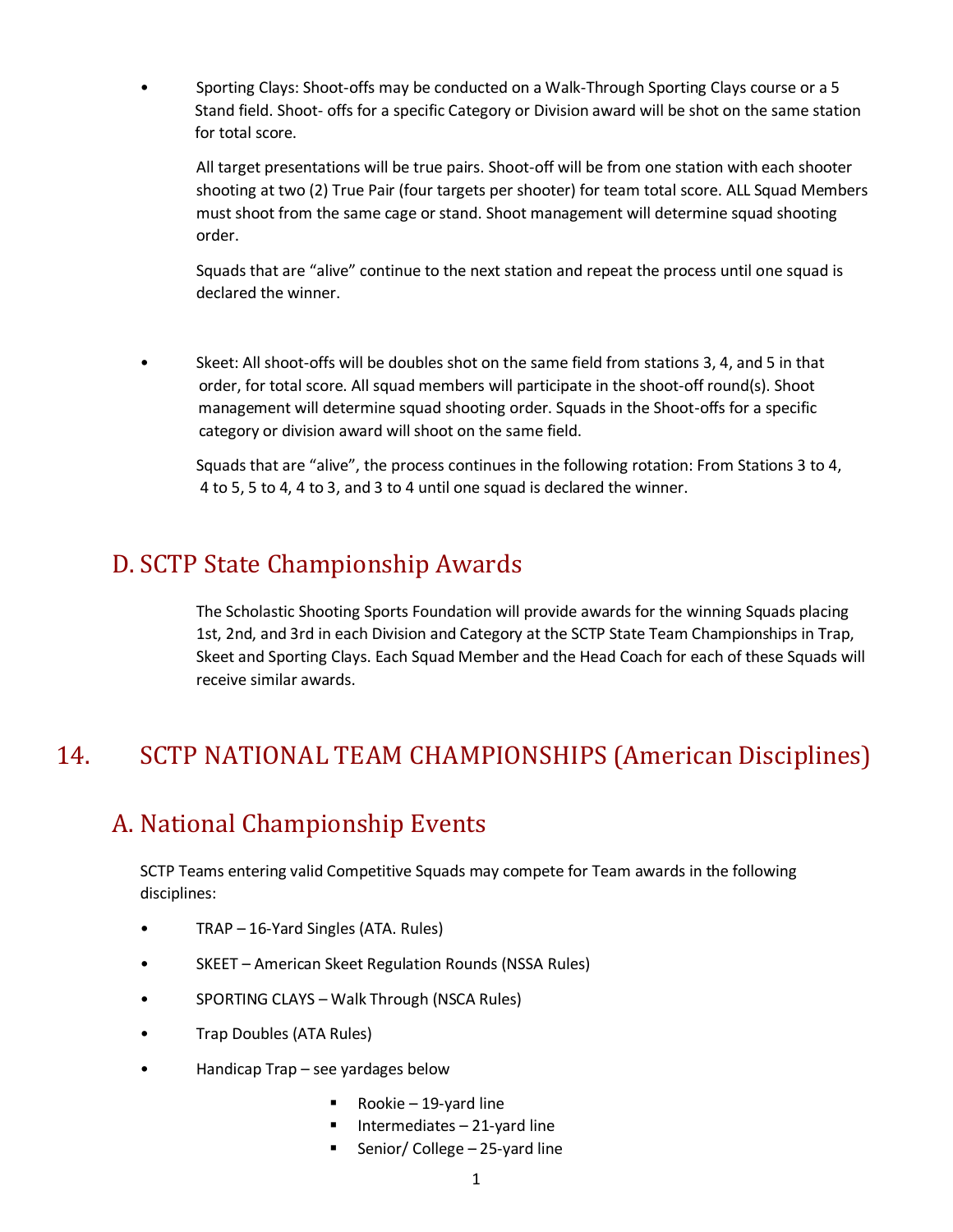\*IMPORTANT PLEASE NOTE: Rookie and Intermediates may squad together, Intermediates and Senior are not eligible due to safety reasons. If a coach chooses to squad Intermediate with Senior athletes those Intermediate athletes will compete at the 25-yard line.

Trap, skeet & sporting clays will be registered at the National Championships held in July. Membership in the appropriate NGB is required.

# <span id="page-29-0"></span>B. Eligibility for SCTP National Team Championship (American Disciplines)

TRAP, SKEET, AND SPORTING CLAYS: Each registered Athlete must have competed in any of their State's SCTP Championships. Each Athlete's scores from its SCTP State Championship(s) event must be on file at the SCTP National Administrative Office. All SCTP Athletes that participated in a State Championship may register and shoot at the SCTP National Team Championships to qualify for the NRA All-Scholastic Team.

#### <span id="page-29-1"></span>C. Races

All Division Teams shoot a 200-target race in each of the American disciplines of Trap, Skeet and Sporting Clays. All Trap, Skeet & Sporting Clays targets shot at the SCTP National Championships will be registered targets.

# <span id="page-29-2"></span>D. Squads

All competitive squads (see Section 4-D) are welcome to enter the SCTP National Championships. Coaches may enter as many competitive squads in the SCTP National Team Championships as they choose to enter.

# <span id="page-29-3"></span>E. Squad Substitution

Head Coaches of valid competitive squads entered in the SCTP National Team Championships are allowed to make two (2) substitutions to the rosters of Trap squads and ONE (1) substitution to the roster of Skeet and Sporting Clays squads. Additional substitutions may be allowed with specific approval of the State Advisor and the Director of Development. In order to be eligible as a substitute, one must be a registered member of the Team and must have participated in his/her SCTP State Championship event.

IMPORTANT! PLEASE NOTE: NO SUBSTITUTIONS will be allowed after a competitor fires the first shot at a legal target. Once a Squad Member fires at a legal target in the SCTP National Team Championship event his/her score will be counted as part of the Squad's aggregate score even if he/she cannot finish the event.

# <span id="page-29-4"></span>F. Coaching During Events

No "On-Field" or "On-Station" coaching will be allowed. For safety purposes only, coaches may stand behind the rookie athletes in a squad, but may not coach.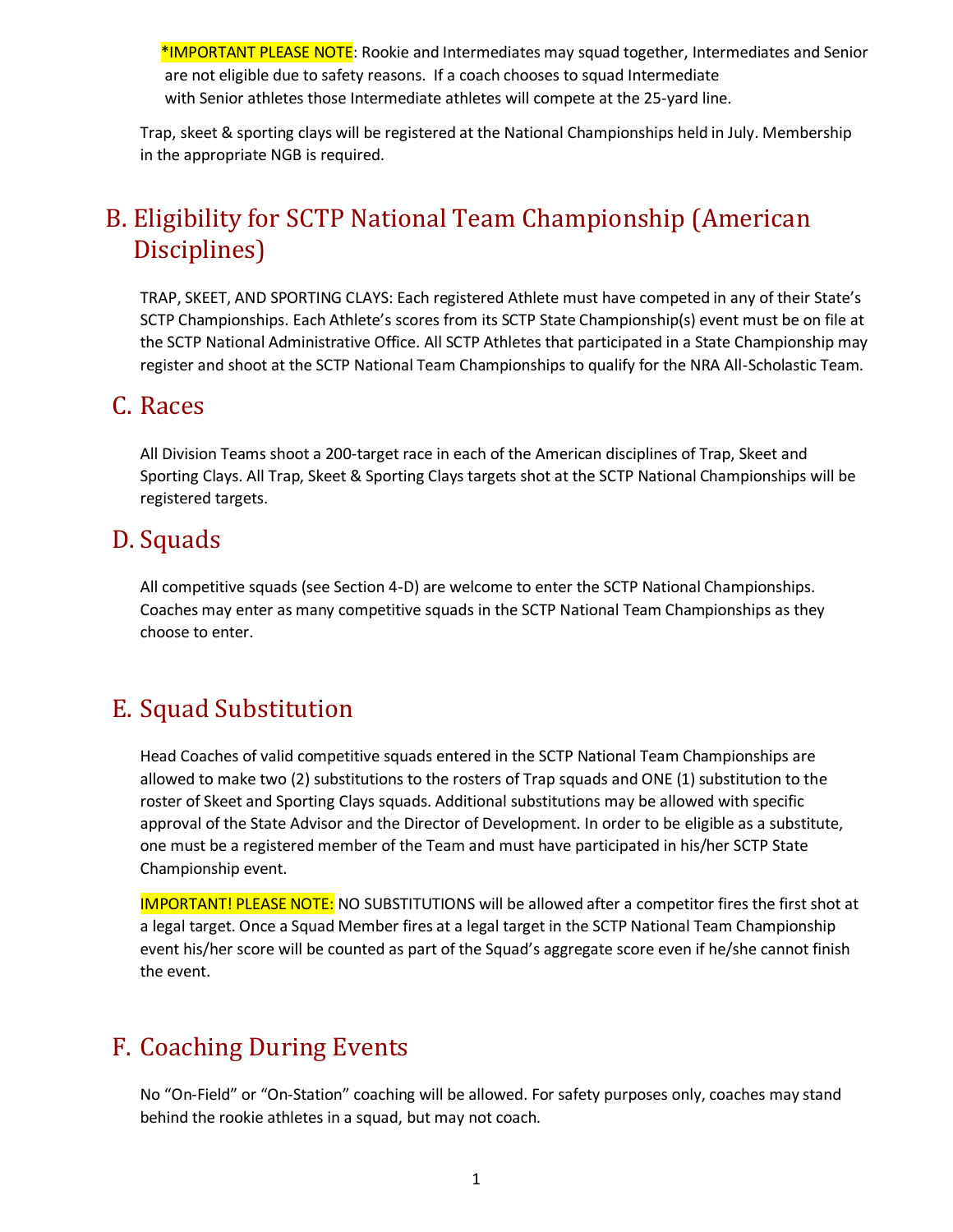# <span id="page-30-0"></span>G. All Registered Team Members Eligible

Every Athlete registered by the 5-day deadline for an officially recognized SCTP Team and who shot in his or her SCTP State Championship event is eligible to shoot at the SCTP National Team Championships. Teams unable to place every team member on a Competitive Squad by the Registration Deadline may take ALL team members to the shoot for the experience. However, a team may form a squad(s) of athletes from multiple classifications to compete in the Open Division. SCTP National Program Staff will form a amalgamated "Mixed Squads" of SCTP participants not entered on a valid Competitive Squad.

"MIXED SQUADS" (ATHLETES FROM DIFFERENT TEAMS SQUADDED TOGETHER) WILL NOT BE ELIGIBLE TO COMPETE FOR SCTP TEAM AWARDS.

# <span id="page-30-1"></span>15. NATIONAL CHAMPIONSHIPS (American Disciplines) – ENTRY PROCEDURES

# <span id="page-30-2"></span>A. National Championship Entry Form

Entry into the SCTP National Team Championships requires the Head Coach to submit electronically through the Login page of the SCTP Website at www.sssfonline.org. Once the coach has logged in by entering the Login ID and Password, he or she can build a Squad for the event.

Submitting entry forms electronically via the SCTP Website has several advantages. The Squad Entry Form will be immediately available to the State Advisor for the discipline and to the SCTP National Program Staff.

Squads and payments are due (prior to) 3 days before the SCTP National Championships.

FAILURE TO SUBMIT THE SQUAD ENTRY FORM IN A TIMELY MANNER WILL RESULT IN DISQUALIFYING THE SQUAD FOR SCTP TEAM AWARDS.

Changes may be made to Squad Entry Forms, by Head Coaches, through the SCTP Website up to 48 hours (See Section 14-E, Squad Substitutions) before the SCTP national championship event, so long as the substitution does not alter the Division of the Squad. The SCTP National Program Staff must approve any change that affects a Category or Division. Head Coaches should print off a revised Squad Entry Form to submit to the State Advisor upon registering for the National Championships.

Head Coaches are urged to emphasize to their Athletes the importance of making a commitment to the TEAM and keeping it. Simply put, if a team member indicates he or she will attend the event, they have an obligation to the team and particularly to their squad mates to attend the event.

# <span id="page-30-3"></span>B. Entry Procedure

Registration forms and entry procedures will be posted and conducted on-line through the SCTP Websit[e www.mysctp.com](http://www.mysctp.com/)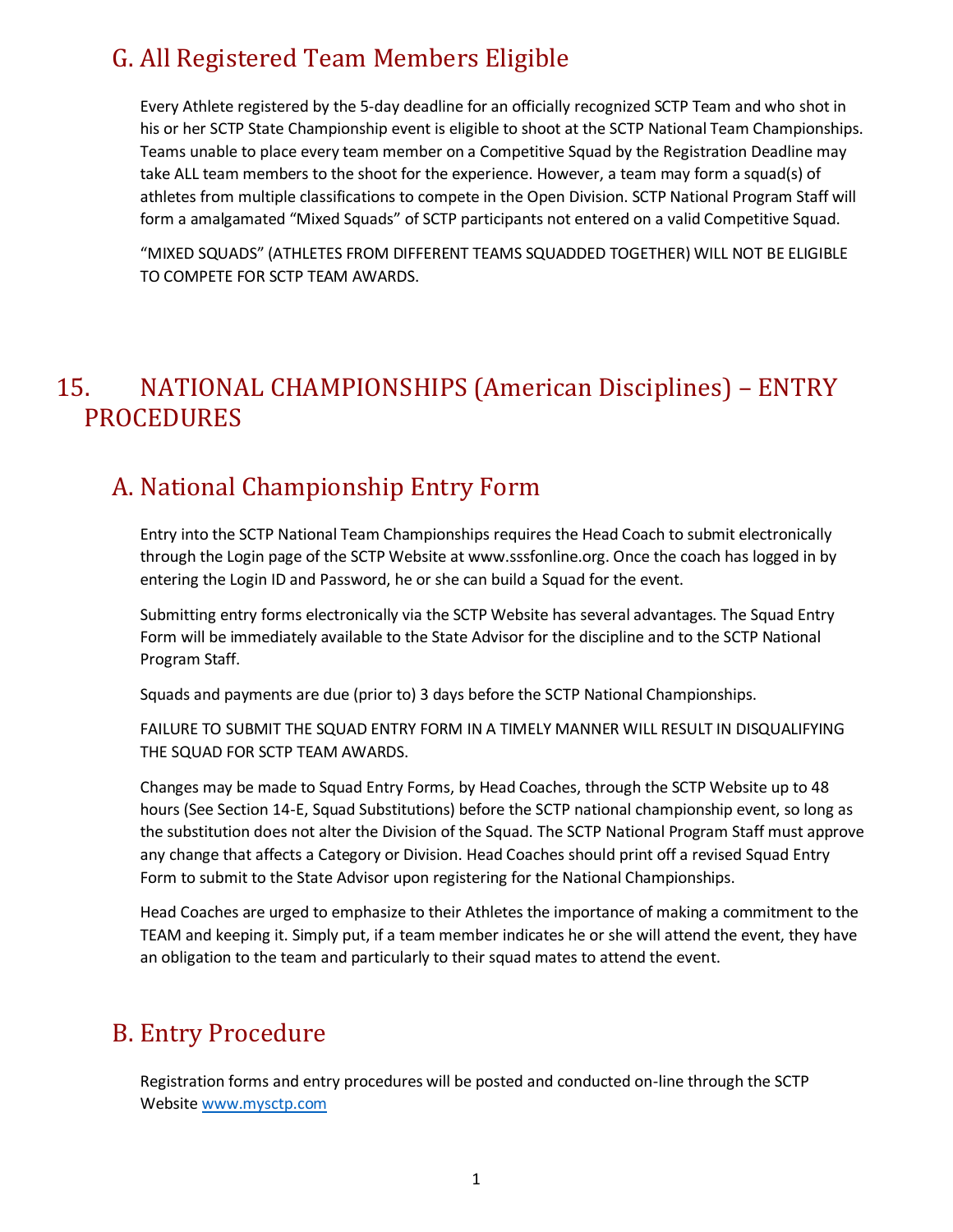# <span id="page-31-0"></span>C. Pre-Registration of Teams for SCTP National Championships

Teams will be allowed to register their squads and athletes before the official opening of National Championship registration by doing the following:

- 1. Send a check for the proper amount of all squads and athletes to the Burlington WI address post marked no earlier than May 6th and no later than midnight on May 16th.
- 2. Money received is "Non-Refundable". Pre-registration fees will not be returned for any athletes that do not attend the SCTP National Championships.
- 3. All squads must be "pre-built" on your team's home page for the National Championships. Teams will be allowed to change athletes as they see fit later, but all squads must be ready to populate the shooting schedule.
- 4. SCTP will populate the squad assignments based on the stamped date on the envelope containing your paperwork and check. PLEASE send by regular mail with NO signature required. Sending paperwork requiring a signature may delay your paperwork!
- 5. A form will be available on the SCTP website that will require your information along with dates and times you would like your squads assigned. Please give us 3 options for times and days.
- 6. Teams will be notified of their pre-registration by the end of May and before regular registration opens on June 1st.

#### <span id="page-31-1"></span>D. Shoot – Off Procedures

Shoot-Off procedures for the SCTP National Team Championships will be the same as those used for SCTP State Team Championships (see Section 13-B and C, above).

# <span id="page-31-2"></span>E. SCTP National Championship Awards

The Scholastic Clay Target Program will provide awards for the winning Squads placing First through Fifth in each Category and Division in Trap, Skeet, and Sporting Clays. Each Squad Member and the Head Coach will receive a similar award.

# <span id="page-31-3"></span>F. Declaration of Winning Individuals & Squads

The SCTP National Program Staff will declare all winners. The Scholastic Clay Target Program will provide awards for the winning Individuals and Ladies placing First through Fifth in each Category and Division in Trap, Skeet, and Sporting Clays. An Athlete can only receive one award and the Main Event Award is awarded first. Results will be posted on the SCTP Scoreboard as soon as all the scores have been carefully checked. ALL Individual and Squad scores will be posted on the SCTP website (see Section 13-D, above).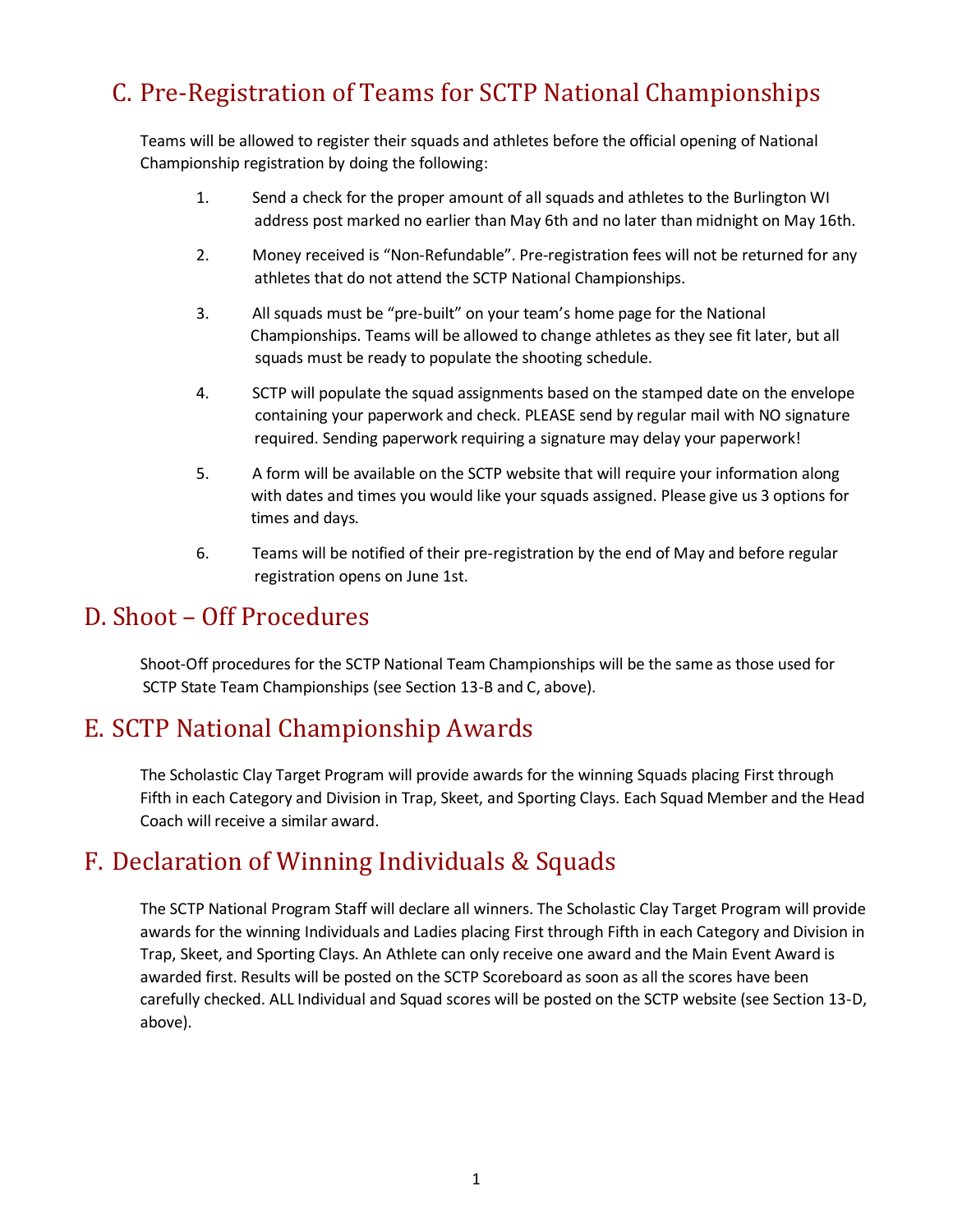# <span id="page-32-0"></span>G. High School Awards Division

Athletes participating for the "High School" division awards must have the following information filled in on their athlete profile pages and coaches must ensure that it is up to date:

- 1. Athletes must have the High School they currently attend filled in on their personal profile page.
- 2. Coaches must ensure that this information is current and accurate before attending the National Championships.
- 3. The SHOT system will sort by "Team" first and then by "High School" when using scores for Team scoring in the High School division.
- 4. Any awards won will be awarded and given to the "Team", not the High School of the attending athletes.
- 5. No letter will be needed from the High School verifying the team is a High School team. However, the SCTP staff may from time to time verify a team's roster and validate attending high school of any "athletes in question". Home schooled athletes must show a High School they "would have attended" had they not been home schooled.
- 6. Falsifying information and high school designation will be grounds for disqualification.

DECISIONS OF THE SCTP NATIONAL PROGRAM STAFF AND DISCIPLINE COMMITTEE ARE FINAL.

# <span id="page-32-1"></span>16. SCTP STATE – INTERNATIONAL TEAM CHAMPIONSHIPS (Olympic Disciplines)

# <span id="page-32-2"></span>A. State International Championship Events

ALL International SCTP State and National Team Championships will be a registered target event. All competitors must be USA Shooting Members.

SCTP Teams entering valid Competitive Squads may compete for Team awards in the following disciplines:

- OLYMPIC TRAP 125 targets plus optional final
- OLYMPIC SKEET 125 targets plus optional final

For team placements, only preliminary score will count. Finals are not included and the finals, if shot, are for individual placements and experience.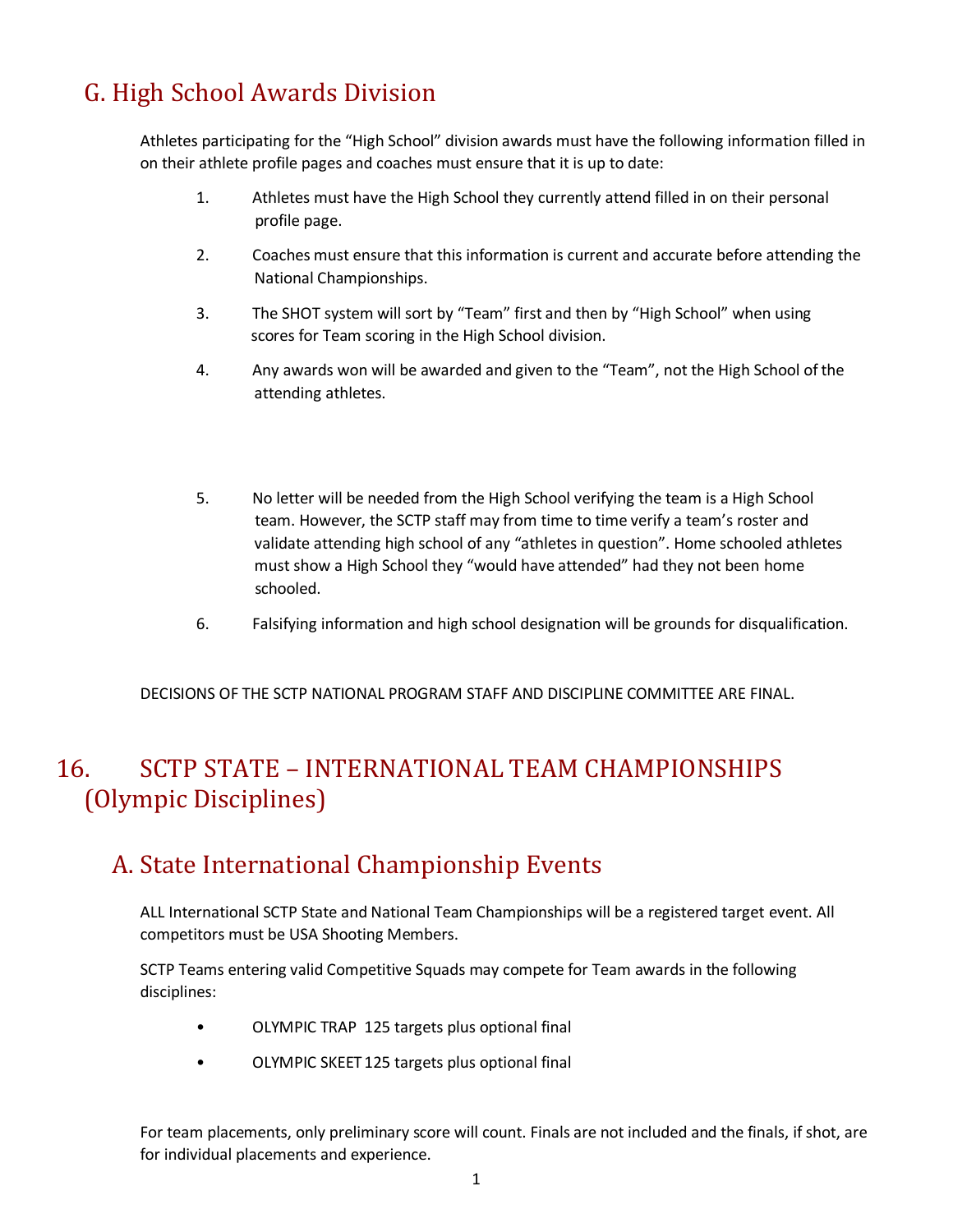# <span id="page-33-0"></span>B. Eligibility for SCTP State International Team Championship

An SCTP State International Team Championship should be conducted in each discipline for which a state plans to send an Individual or a Squad to the National SCTP International Team Championships. SCTP Athletes must compete in an SCTP State International Team Championship(s). In the event a state does not have an SCTP State International Championship, all currently registered athletes from that state who have met practice and eligibility requirements, may participate and be eligible for awards. There is no Minimum Qualifying Score (MQS) to qualify for the International SCTP National Team Championships.

IMPORTANT! PLEASE NOTE: The SCTP State International Team Championships DOES NOT qualify an Athlete eligible to attending USA Shooting's National Junior Olympic Championship Shoot. To attend USA Shooting's National Junior Olympic Championships (NJOSC) please contact USA Shooting.

# <span id="page-33-1"></span>C. Special SCTP Rules for International Disciplines

Due to the specialized nature and limited availability of facilities for SCTP Teams to participate in the international disciplines of Bunker Trap and International Skeet, there are two changes to the rules. A new COMPETITIVE DIVISION has been added and the rules for a valid COMPETITIVE SQUAD have changed.

FOUR COMPETITIVE DIVISIONS – SCTP Teams may register squads in the following divisions:

| $\bullet$ | INTERMEDIATE DIVISION | Grades $5 - 8$      |
|-----------|-----------------------|---------------------|
| $\bullet$ | SENIOR DIVISION       | Grades $9 - 12$     |
| $\bullet$ | <b>OPEN DIVISION</b>  | Grades 12 and Under |
| $\bullet$ | <b>COLLEGE</b>        | Division I, II, III |

COMPETITIVE SQUAD – Squads competing for SCTP Team Championships in the Rookie, Intermediate, and Senior Divisions are composed of three team members registered in the same division, but without regard to their registered category. Squads competing for the SCTP Team Championship in the open division are composed of three team members from any of the other three divisions. All squad members must be individual members of U.S.A. Shooting. College is a separate division.

IMPORTANT! PLEASE NOTE: Athletes may be entered in only one (1) SCTP division per target year. Once entered, it is an irrevocable decision for the remainder of the SCTP target year.

#### <span id="page-33-2"></span>D. Shoot Governance

USA Shooting Rules will govern all SCTP State Team Championship Matches for the Bunker Trap and International Skeet disciplines.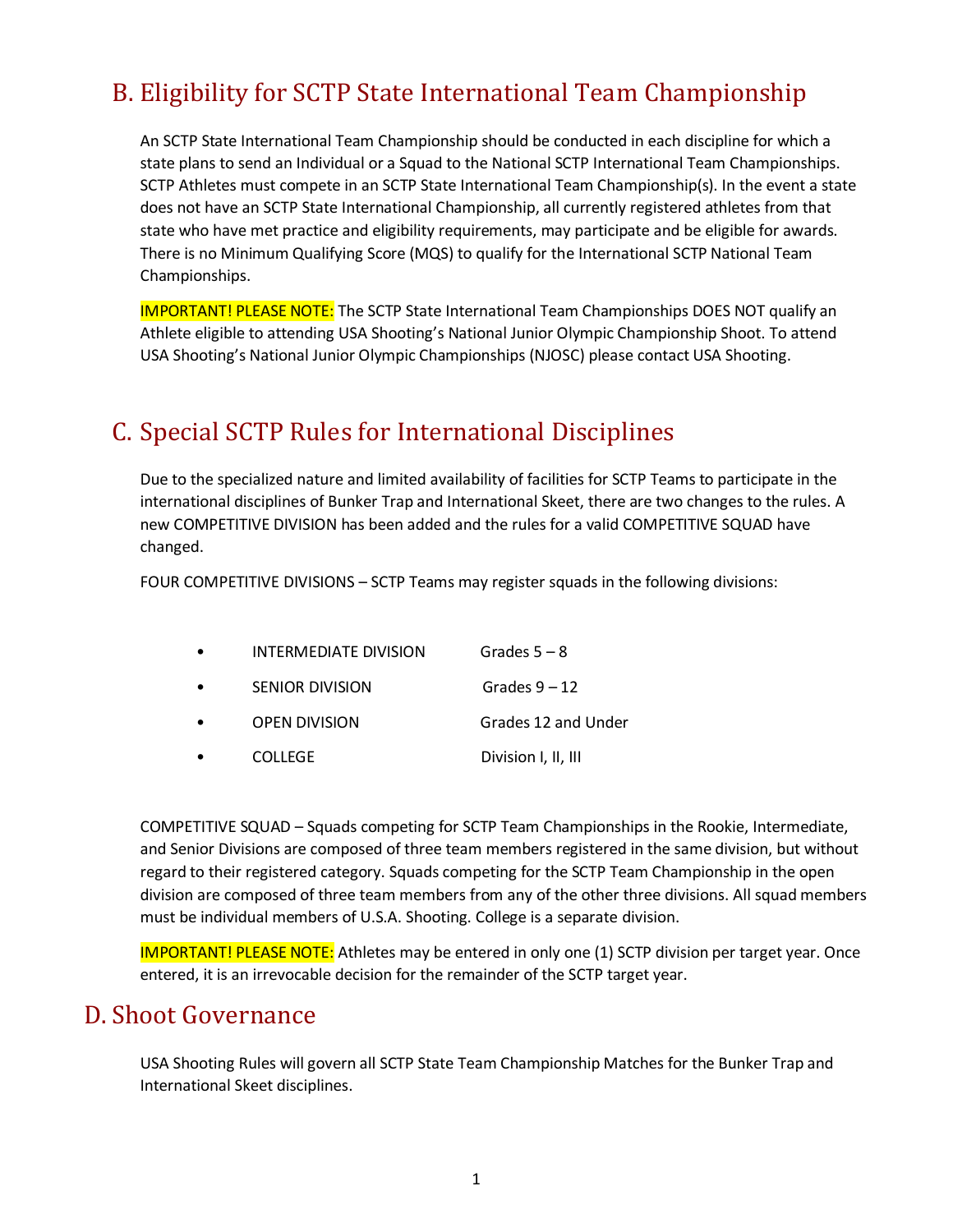# <span id="page-34-0"></span>E. Standard SCTP Rules Apply

The SCTP rules governing deadlines for team, squad, and athlete registration in Sections 2, 4, and 5 as well as the safety rules in A, B, and C of Section 8 and Section 9 above are applicable to the international disciplines. The rules regarding the number of required team practices and the requirement that the Head Coach or another adult registered with the team be present at all practices and competitions must also be met. There are some new special rules that apply only to the international disciplines (see Sections 16-F, below).

# <span id="page-34-1"></span>F. State International Team Championship Entry Procedures

Entry into a SCTP State International Team Championship requires the Head Coach to submit an SCTP State Team Championship squad entry to the SCTP National Headquarters for each individual and squad entered. This form must be submitted electronically through the Login page of the SCTP website at www.sssfonline.org. Once a coach has logged in by entering their Login ID and Password, he or she can build a Squad for the Championship.

Submitting squad entry electronically through the website has several advantages. The Squad entry will be immediately available to the State Advisor for the discipline and to the SCTP National Program Staff.

Squad entries are due five (5) days prior to the SCTP State Team Championship. Failure to submit the squad entry in a timely manner will result in disqualifying the squad for SCTP Team awards.

Head Coaches that do not have access to the Internet should contact either their SCTP State Advisor or the SCTP National Administrative Office for assistance with the Squad entry procedure. Every Athlete registered by the 5-day deadline on an officially recognized SCTP Team is eligible to shoot at the SCTP State Team Championship.

Changes may be made to squad entry by Head Coaches through the SCTP Website up to 72 hours prior to the SCTP State Team Championship for a specific discipline. Once the 72-hour deadline has passed, Head Coaches will need to contact the State Advisor for approval prior to registering the squad at the shoot.

**IMPORTANT! PLEASE NOTE:** No substitutions will be allowed after a competitor fires the first shot at a legal target. Once a squad member fires at a legal target in at any SCTP State Team Championship event, his/her score will be counted as part of the squad's aggregate score even if he/she cannot finish the event.

Head Coaches are urged to emphasize to their athletes the importance of making a commitment to the team and keeping it. Simply put, if a team member indicates he or she will attend the event, they have an obligation to the team and particularly to their squad mates to attend the event.

# <span id="page-34-2"></span>G. SCTP International State Team Championship Awards

The Scholastic Clay Target Program will provide awards for the winning squads placing 1st, 2nd, and 3rd in each of the four (4) divisions. Each squad member and the Head Coach for each of these squads will receive similar awards.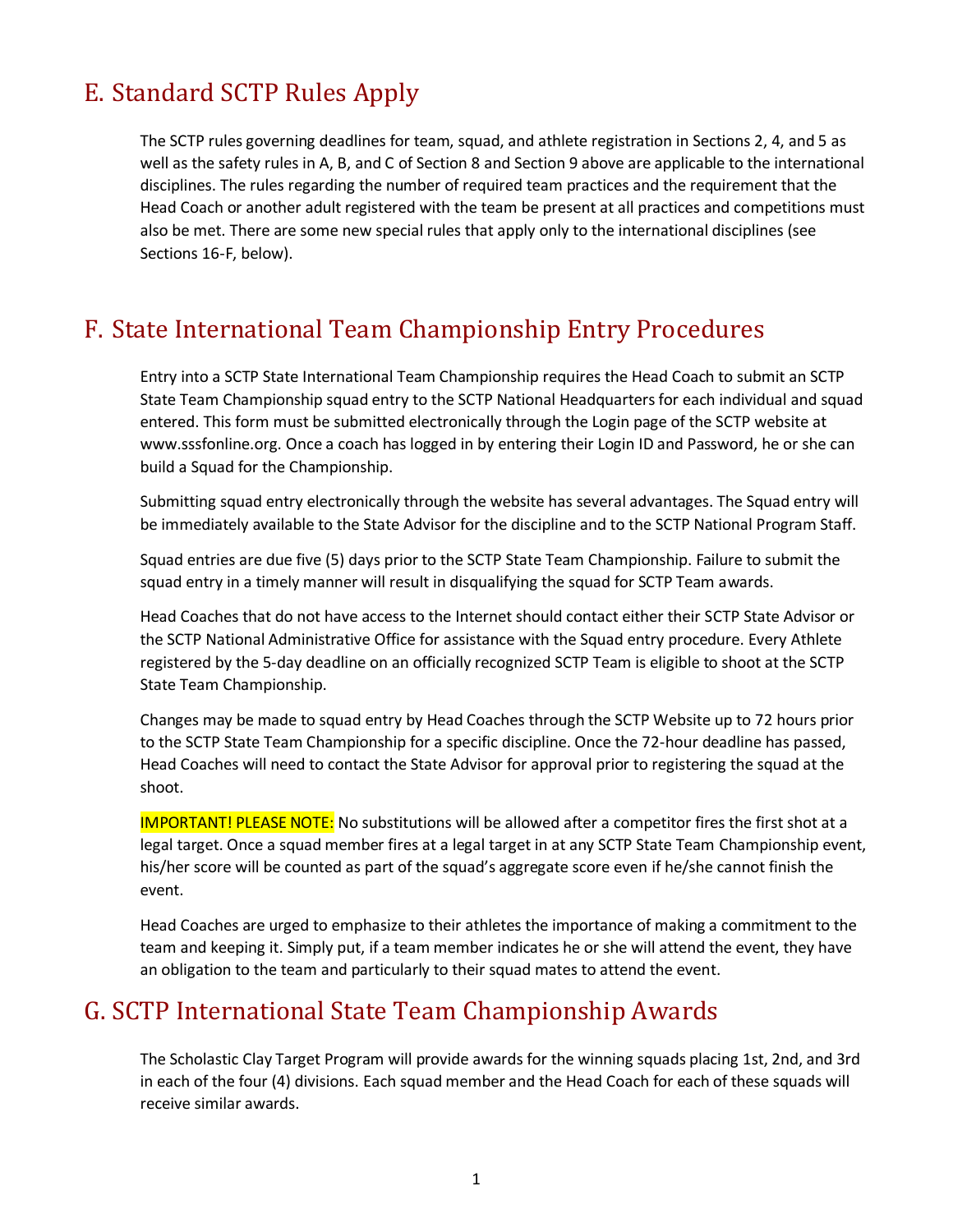# <span id="page-35-0"></span>17. SCTP NATIONAL – INTERNATIONAL TEAM CHAMPIONSHIPS (Olympic Disciplines)

International SCTP National Championships will be held independently from U.S.A. Shooting's National Championships.

# <span id="page-35-1"></span>A. SCTP National – International Championship Events

The International SCTP National Team Championships will be a registered target event. All competitors must be USA Shooting members.

SCTP Teams entering valid competitive squads may compete for Team awards in the following disciplines:

- OLYMPIC TRAP Regulation Rounds (U.S.A.S. Rules)
- OLYMPIC SKEETRegulation Rounds (U.S.A.S. Rules)

Please note that certain requirements are still in effect to participate in the USA Shooting NOJSC. The place to get the latest information on the USA NJOSC is directly from the USA Shooting's competition office.

Note…. All current Junior USAS team members (registered with the SCTP National Organization) will be allowed to compete for team and individual SCTP awards. These athletes are not eligible to participate in any finals competition.

# <span id="page-35-2"></span>B. Eligibility for SCTP Team Awards

Each registered Competitive Squad and Individual, must have competed in their state's SCTP International Championships event to be eligible to compete for Team or Individual awards at the International SCTP National Team Championship (See 16 B for eligibility requirements). In the event a state does not have an SCTP State International Championship, all currently registered athletes from that state who have met practice and eligibility requirements, may participate and be eligible for awards.

# <span id="page-35-3"></span>C. Standards & Special SCTP Rules

Both the standard and special SCTP rules that govern the SCTP State Team Championships are also applicable at the SCTP National Team Championships. These rules are stated above in Section 16 E and F.

# <span id="page-35-4"></span>D. Registration Procedures

Posted on-line a[t www.mysctp.com](http://www.mysctp.com/)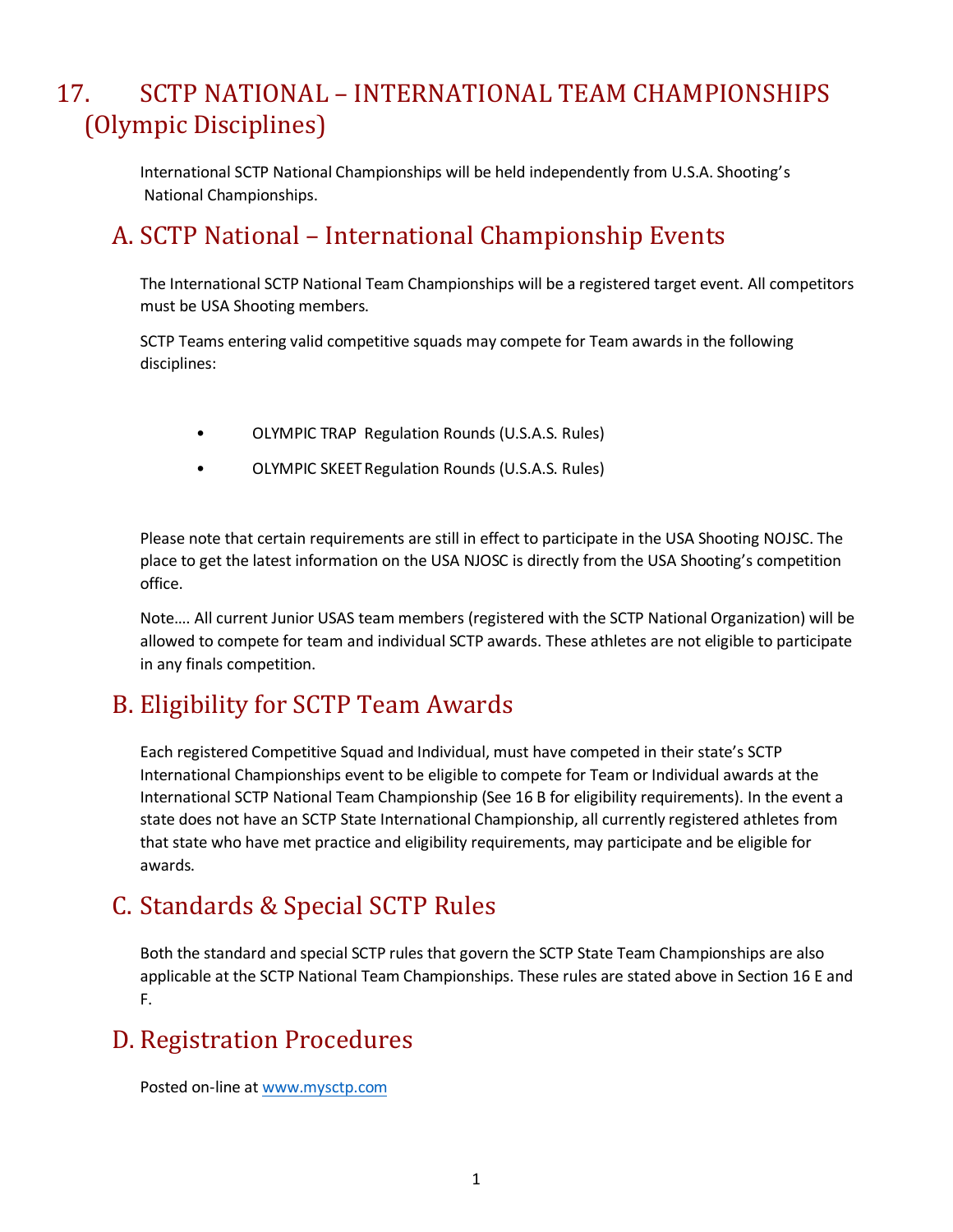# <span id="page-36-0"></span>18. ADDITIONAL IMPORTANT INFORMATION

#### <span id="page-36-1"></span>A. Solicitation Activities

Organizations and individuals desiring to solicit financial contributions or other assistance from local businesses or other third parties to support their participation in the SCTP must do so in their own names. Organizations and individuals are strictly prohibited from using the SSSF name and SSSF's nonprofit classification or claiming affiliation with the SSSF or any of the SSSF's affiliate companies in their solicitation activities, without the sole written consent of the SSSF.

Organizations and individuals accepting financial contributions or other assistance in connection with their participation in the SCTP shall be solely responsible for collecting, recording, disseminating, substantiating, and reporting all contributions or support they receive. Neither the SSSF nor the SCTP shall be responsible for any activities that organizations or individuals may engage in with respect to their participation in the SCTP. Any questions regarding tax deductibility should be directed to your financial advisor.

#### <span id="page-36-2"></span>B. SCTP Logo

"Scholastic Clay Target Program", "SCTP" and the SCTP logo are trademarks or registered trademarks. Organizations and individuals, whether participating in the SCTP or not, are prohibited from using the SCTP trademarks without the prior written consent from the SSSF. To obtain consent to use SCTP trademarks, please send a written request to SSSF National Headquarters at the address in Section 19, below, or contact the National Director.

# <span id="page-36-3"></span>C. Coach/ Parents Behavior

Any grievances with how an event may have been run or questioning the results of any event sponsored by the SCTP may discuss this with the SCTP staff and discipline committees. Anyone causing a disturbance or scene at an awards ceremony can and will be escorted from the premises by a local law enforcement official. This may result in expulsion from the program.

# <span id="page-36-4"></span>D. National Championships

The SCTP will petition 5-6 coaches/state advisors for each discipline to oversee any situation/problem with the event. The decision by the group will be ratified by the Director of Development and the National Director and then will be made final by the SCTP tournament director.

#### <span id="page-36-5"></span>E. National Awards

The SCTP "Main Event" awards are the most prestigious awards the team can earn at the National Championships and therefor will be awarded to a team eligible to win such an award first. Any "extra" or concurrent award (i.e., High School award) will be "secondary" to the main event award. A squad/team may win more than one award; however, they cannot win "both" endowment funding's. We will award the higher of the 2 and bump down the endowment funding to the next "eligible" team of the other. A "team" can only win 1 podium spot in the "High School" division.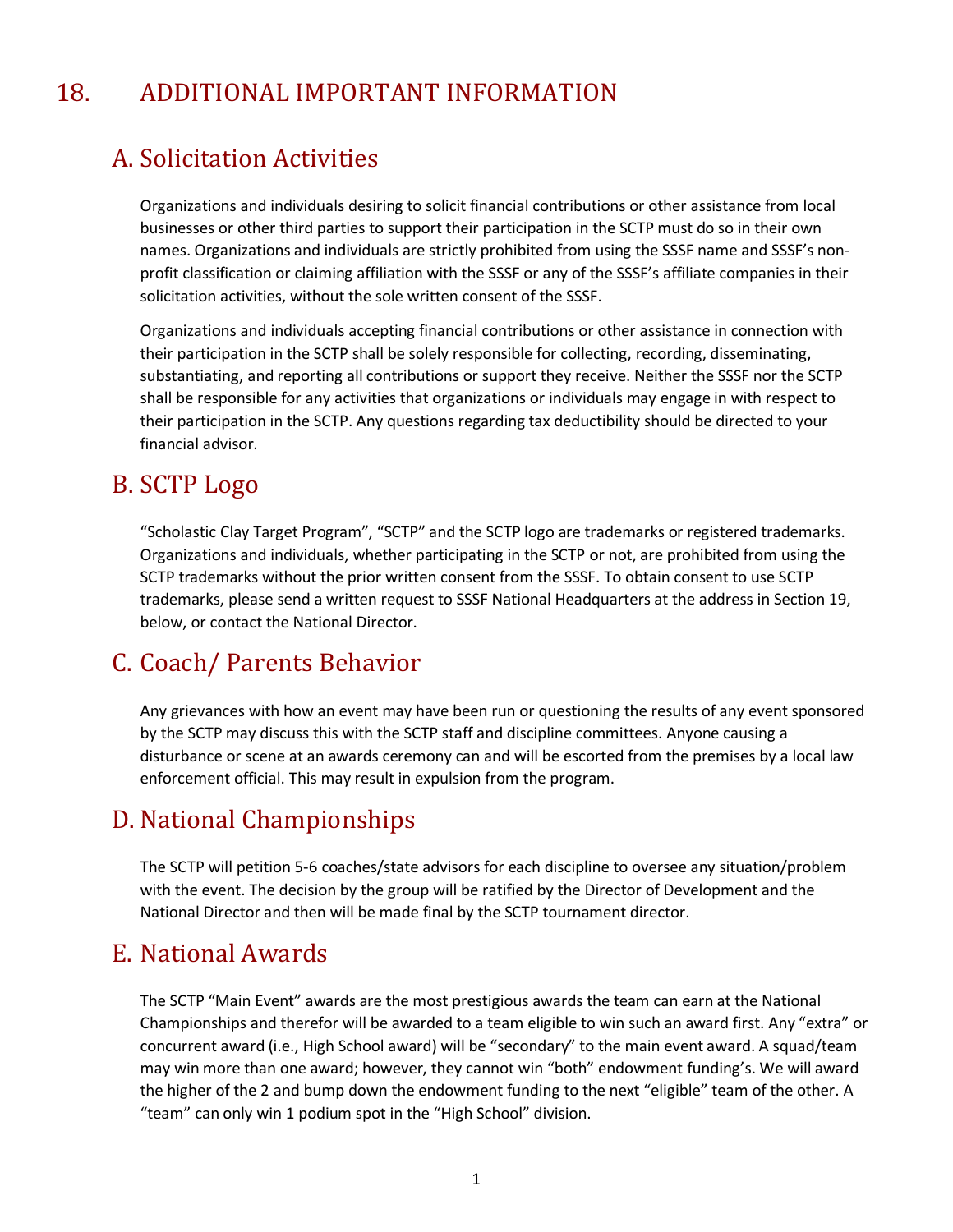# <span id="page-37-0"></span>F. Endowment Funding

Team endowment funding will ONLY be awarded to teams that are CURRENTLY registered and up to date with the SCTP. This includes payment by all athletes and coaches registered with the team and competing. This MUST be done prior to participating in any SCTP sponsored event.

Failure to do this will move up other teams that are current with the SCTP and they will receive those funds. This will take full effect with both National Championships in 2014 and all tournaments going forward in 2015.

#### <span id="page-37-1"></span>G. Coaches

Coaches are responsible for updating head coach, assistant coach, adult volunteer, and athlete information, and ensuring that all information entered is accurate. This is to mandate and include address, e-mail, phone number, and NGB identification numbers (where appropriate) for the purpose of communicating with our members, and accurate reporting of our shoot information to the appropriate NGB. T-Shirt size is mandated so that we (and the state) can make correct shirt orders.

# <span id="page-37-2"></span>H. High School Teams

Teams wishing to participate in the high school "only" division may only enter athletes from that same high school. A High School letter or athlete transcript may be required of anyone winning an award in this division at the National Championships. Failure to comply may result in forfeiture of any awards won. No intermediate athlete "bump-ups" will be allowed in the High School only division.

# <span id="page-37-3"></span>I. SCTP Regional Tournaments

Location of the tournaments defines the region, not who can attend. Any team can attend a regional tournament. Regional Tournaments will be defined and created by the National SCTP Organization and may be awarded and then assigned to local groups. There are no qualifications required for attendance at SCTP Regional Tournaments. The idea of the SCTP Regional Tournament is to offer athletes more competition opportunities.

#### <span id="page-37-4"></span>19. NEW RULES NOTICE

Any prizes/awards may be forfeited due to unsportsmanlike conduct by either athlete, parent, or coach. This includes but is not limited to, State or National Championships, special event prizes or awards (ie: Browning or Beretta Scholarships, Make a Break, etc). Any decisions of the National staff on Forfeiture of a prize or an award is final and not subject to appeal. (New – 2021)